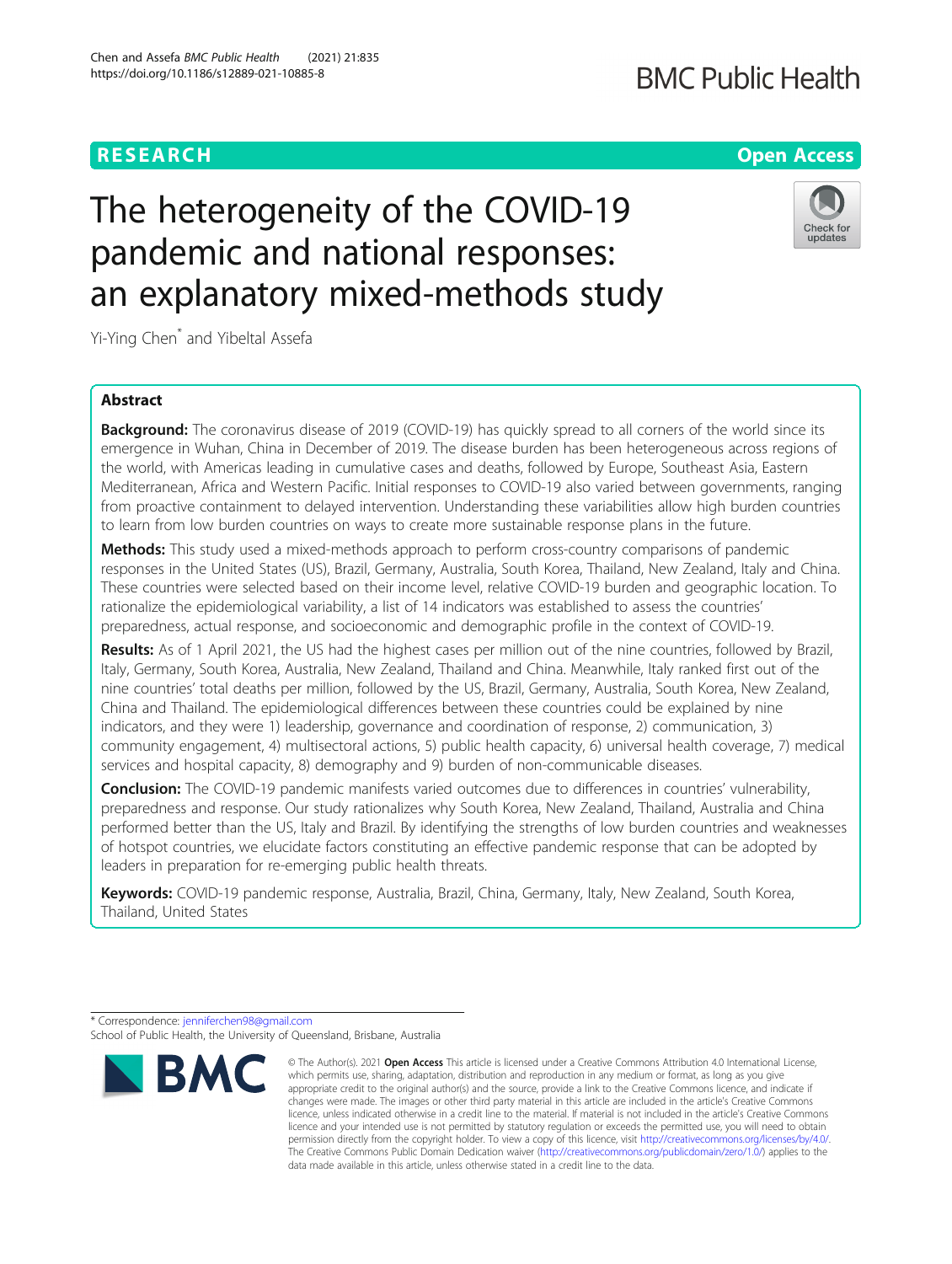#### Background

The coronavirus disease of 2019 (COVID-19) was first reported in Wuhan city of the Hubei Province in China around late December 2019 [\[1](#page-11-0)]. It was not until one month after the initial outbreak that the World Health Organization (WHO) declared the situation as a global health emergency  $[2]$  $[2]$ . After over one year, the virus has been traced in every corner across the globe, surpassing 130 million total confirmed cases and 2.8 million total confirmed deaths as of 4 April 2021 [\[3](#page-11-0)].

The burden of COVID-19 has been heterogeneous across regions of the world: Americas (56,589,190 cumulative cases and 1,368,633 deaths), Europe (45,877,941 cumulative cases and 980,586 deaths), Southeast Asia (15,212,235 cumulative cases and 222,054 deaths), Eastern Mediterranean (7,693,094 cumulative cases and 160, 612 deaths), Africa (3,120,296 cumulative cases and 78, 523 deaths), Western Pacific (1,965,683 cumulative cases and 31,904 deaths) [[3\]](#page-11-0). Overall, Americas has the largest cumulative number of cases, followed by Europe, South-East Asia, Eastern Mediterranean and Africa. The Western Pacific region has the least epidemiological epidemic [[3\]](#page-11-0). This has revealed inequalities in healthcare access and inadequacies in health infrastructures, even amongst countries ranked highest in preparedness on the Global Health Security Index [\[4](#page-11-0)].

Initial outbreak responses varied greatly between governments, ranging from proactive and comprehensive in some to delayed and disorderly in others. While many existing studies strive to understand and reflect on how individual countries could have handled the pandemic differently, there is a lack of research that systematically compares and contrasts pandemic responses in different parts of the world. In this paper, we aim to fill the knowledge gap by understanding the strengths of low burden countries and weaknesses of hotspot countries. We will consider nine action areas, which can be adopted by leaders to develop more effective pandemic response plans in preparation for future public health threats.

#### Methods

#### Research Design

This study was conducted through a mixed-methods approach that integrated quantitative and qualitative secondary data. The following steps were included in the research process: (i) collecting quantitative epidemiological data, (ii) methodically selecting nine countries to be included in the study, (iii) conducting literature review of qualitative secondary data and (iv) systematically evaluating countries' pandemic responses to explain the variability in their COVID-19 epidemiological outcomes. Through this procedure, our study elucidates specific factors that constitute an effective and sustainable pandemic response.

#### Country Selection

Nine countries were selected for this study, and they were chosen based on three factors: income level, relative COVID-19 outcome and geographic region. First, selection was limited to high-income and upper-middleincome countries, where more cases and deaths have been recorded due to the prevalence of air travel that contributed to early onset and widespread transmission of COVID-19 [[5\]](#page-11-0). The observed difference in case number can also be explained by the fact that wealthier countries have more sufficient resources dedicated towards testing than do lower-middle-income and lowincome countries [[6\]](#page-11-0).

Of all the high-income and upper-middle-income countries, we narrowed the list down to the United States (US), Italy, Germany, Australia, South Korea, New Zealand, Brazil, China and Thailand. These countries not only offered geographic and demographic diversity, but also reflected stark contrasts in pandemic outcomes. For the purposes of this study, we developed a framework to categorize those countries into high, medium versus low COVID-19 burden. The framework involved inputting total cases per million and total deaths per million for all high-income and upper-middle-income countries onto an Excel Spreadsheet. The first and third tertiles were computed and used as the cut-off values between burden levels. Based on the calculation, "low burden countries" had fewer than 17,444.687 total cases per million and fewer than 287.438 total deaths per million as of 1 April 2021. "High burden countries" had over 52,564.861 total cases per million and over 955.338 total deaths per million as of 1 April 2021. "Medium burden countries" measured between the two aforementioned groups.

Every high, medium and low burden country offers a unique perspective and learning opportunity for pandemic management. China was the first country to report a COVID-19 outbreak. Through intensive control strategies, the nation recovered from its initial case spike and was included in our study as a low burden country. In the months following, uncontainable outbreaks occurred across North and South America in high burden countries like the US and Brazil. In Europe, several European Union (EU) members linked their first COVID-19 cases to the initial outbreak in Italy, another highly devastated country in our study. Among the impacted EU members, Germany was chosen as a medium burden country, having curbed its fatality rate through a robust hospital capacity. Meanwhile, Australia was selected as a low burden country that effectively flattened the curve via mass testing protocols. Also included in the study is New Zealand, which was chosen for its top performance since the start of the pandemic. Finally, South Korea and Thailand were both selected for their geographic proximity to China and paradoxically low disease burden.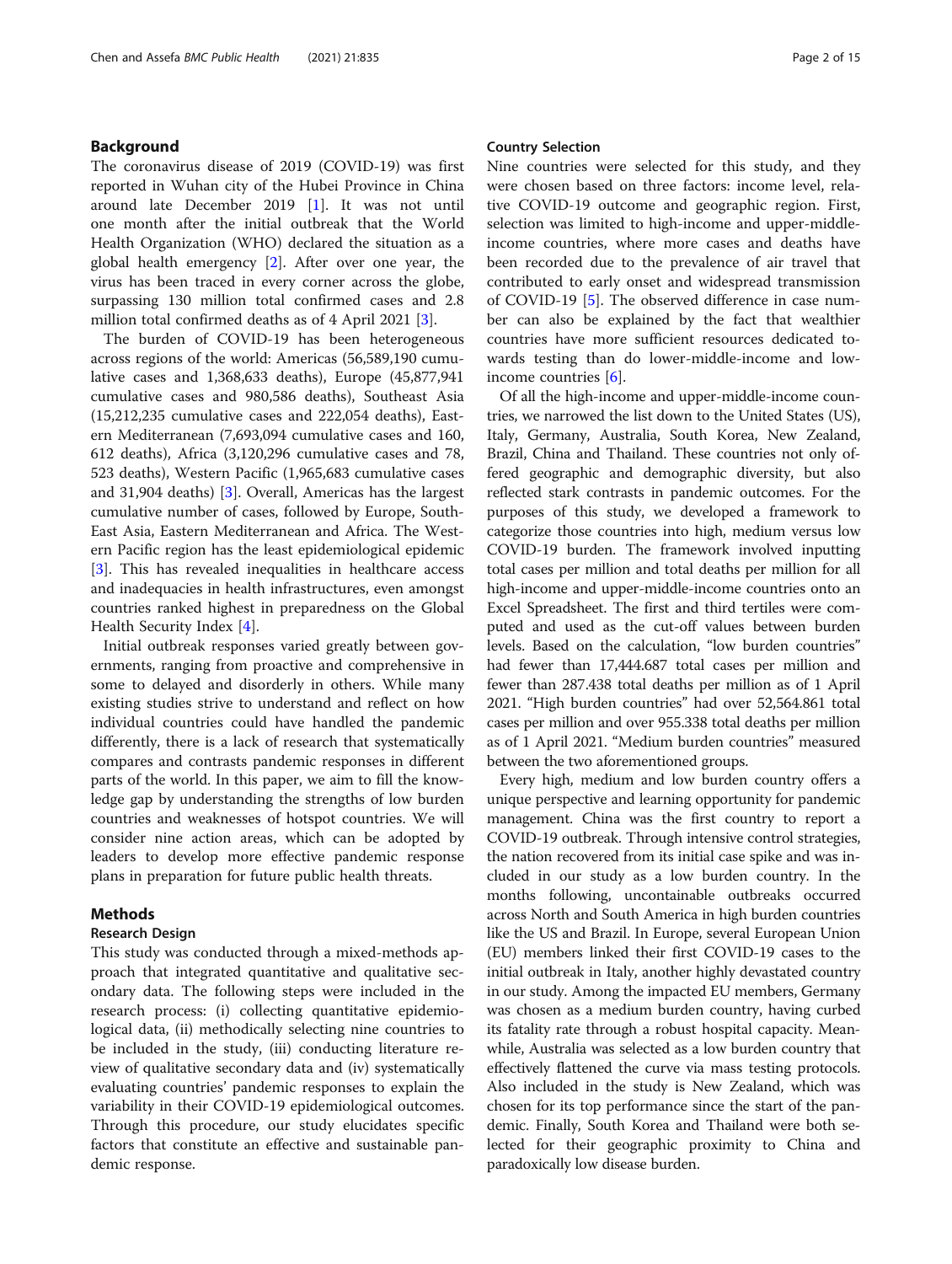#### Indicators

To explain the clinical variability between the nine countries, a list of 14 indicators was established to systematically assess each country's preparedness, actual pandemic response, and overall socioeconomic and demographic profile in the context of COVID-19. The 14 indicators used in this study include: 1) Universal Health Coverage Index, 2) public health capacity, 3) Global Health Security Index, 4) International Health Regulation and Joint External Evaluation, 5) leadership, governance and coordination of response, 6) community mobilization and engagement, 7) communication, 8) testing, quarantines and social distancing guidelines, 9) medical services at primary health care facilities and hospitals, 10) multisectoral actions and continuity of essential services, 11) social protection services, 12) absolute and relative poverty status, 13) demography, and 14) burden of communicable and noncommunicable diseases. Comparing and contrasting the chosen countries through these multifaceted lenses bring forth a better understanding of what is entailed in a successful pandemic response. Moreover, systematically evaluating these indicators allows us to rationalize why some countries have high disease burden, while other countries are faring better under the pandemic.

#### Data Sources

This study incorporated quantitative and qualitative secondary data that are publicly available. First, we used the "GNI per capita, Atlas method (current US\$)" dataset from the World Bank website to categorize countries into high-income, upper-middle-income, lower-middleincome and low-income statuses [[7\]](#page-11-0). For the purposes of this study, we focused on high-income and uppermiddle-income countries, which have gross national income (GNI) above \$4045 per capita [[8\]](#page-11-0). Secondly, we accessed epidemiological data on confirmed cases, cases per million, confirmed deaths, deaths per million, testing per 1000, age structures and non-communicable disease (NCD) disability-adjusted life years (DALYs) through the Our World in Data website's datasets [[9,](#page-11-0) [10](#page-11-0)]. Using the confirmed cases and deaths data, we then calculated the case fatality rates (CFRs) for the nine countries.

To systematically evaluate countries based on the 14 aforementioned indicators, exploratory qualitative data analysis was performed. In this study, qualitative secondary data was obtained from peer-reviewed journals, reputable online news outlets, government reports and publications by public health-related associations, such as the WHO.

#### Results

#### Epidemiological Findings

Table [1](#page-3-0) displays the COVID-19 epidemiological data and groups the nine countries based on their income status and relative COVID-19 burden level. As of 1 April 2021, the US had the highest cases per million out of the nine countries, followed by Brazil, Italy, Germany, South Korea, Australia, New Zealand, Thailand and China. Italy ranked first out of the nine countries' total deaths per million, followed by the US, Brazil, Germany, Australia, South Korea, New Zealand, China and Thailand. In terms of CFR, which is the ratio of deaths to confirmed cases, China had the highest value, followed by Australia, Italy, Germany, Brazil, the US, South Korea, New Zealand and Thailand. Testing data was not uniformly updated in all nine countries. However, the most updated record as of 1 April 2021 showed that the US had the highest total tests per 1000 population, followed by Italy, Australia, Germany, New Zealand, South Korea, China, Thailand and Brazil [\[9](#page-11-0)]. The proportion of the population over age 65 and NCD DALYs will be discussed in more depth in the "Age Structure and Burden of Non-Communicable Diseases" subheading.

#### COVID-19 Cases and Cases per Million

There were five indicators that helped explain the variability of COVID-19 cases and cases per million statistics in the nine countries. They were: 1) leadership, governance and coordination of response, 2) communication, 3) community engagement, 4) multisectoral actions and 5) public health capacity. Effective use of these action areas constituted a successful pandemic response that yielded relatively low caseload.

#### Leadership, Governance and Coordination of Response

Governments across the world have managed the COVID-19 pandemic on different timelines due to contrasting health infrastructures, economic challenges and political motivations. At the epicenter, China implemented one of the most "ambitious, agile and aggressive disease containment efforts" in its history [[11\]](#page-11-0). After news about COVID-19 became public, the government increased funding towards public health services and enforced strict guidelines that prevented the gathering and movement of crowds [\[11\]](#page-11-0). Controversies were raised regarding the leadership's repression of whistleblowers, who tried to share critical information about the virus in December of 2019, in the interest of maintaining a favorable public image [[12\]](#page-11-0). Nonetheless, the Chinese government's ability to bring an otherwise rampant disease under control in a population of over 1.3 billion people deserves recognition and provides important lessons for the global response.

In New Zealand, Prime Minister Ardern has been praised for setting the "gold standard" of pandemic management [\[13\]](#page-11-0). Her proactivity to translate epidemiological principles into tangible actions freed New Zealand of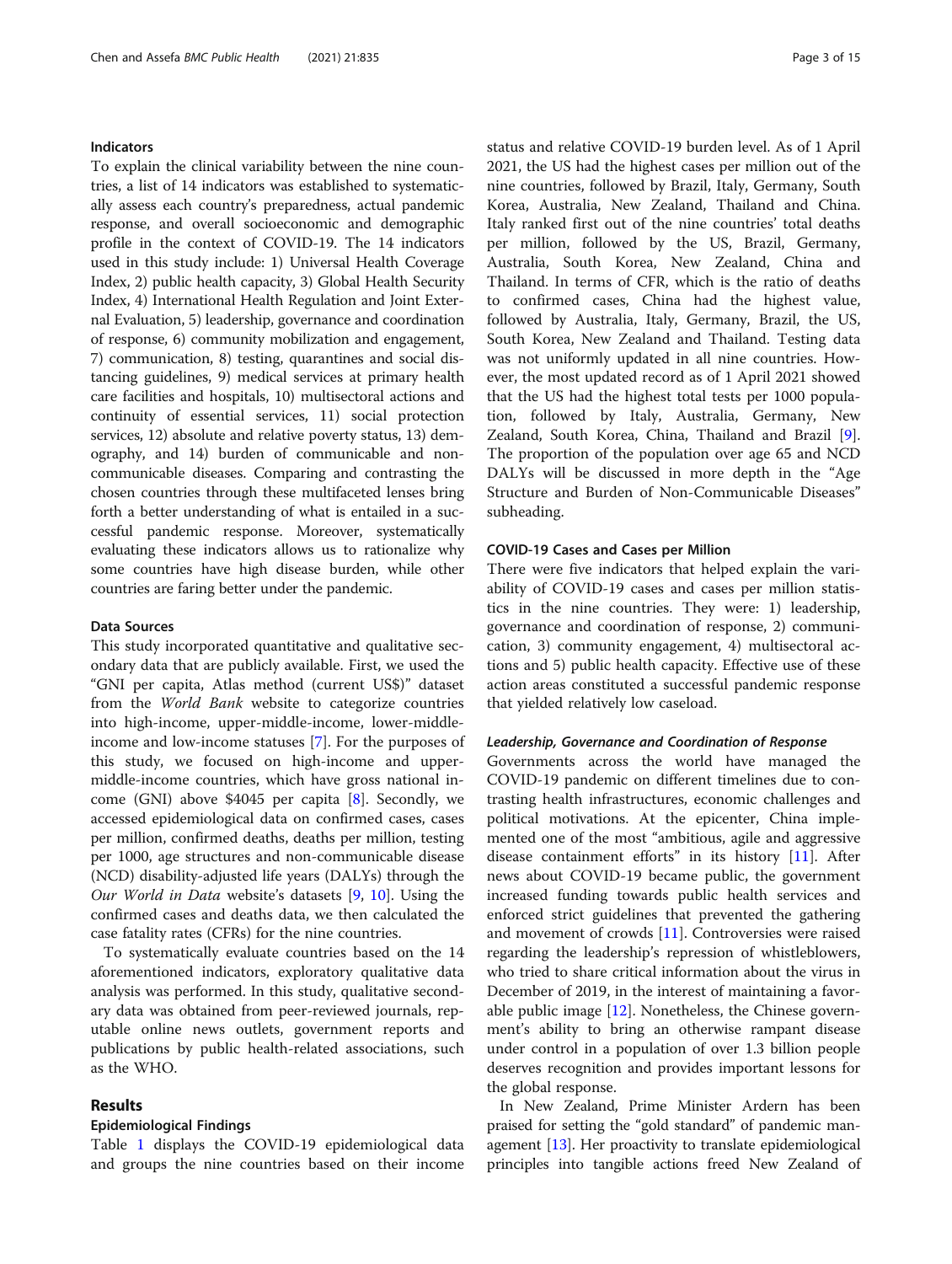<span id="page-3-0"></span>

| Table 1 COVID-19 epidemiological data as of *December 1st, 2020, population proportion aged 65+ and NCD DALYs in 2017 from |  |  |  |
|----------------------------------------------------------------------------------------------------------------------------|--|--|--|
| the US, Italy, Germany, Australia, South Korea, New Zealand, Brazil, China and Thailand [7, 9, 10]                         |  |  |  |

| Income                                              | High           |                  |                                 |                |           |                              | Upper-Middle                  |                                    |                 |
|-----------------------------------------------------|----------------|------------------|---------------------------------|----------------|-----------|------------------------------|-------------------------------|------------------------------------|-----------------|
| Burden                                              | High           |                  | <b>Medium</b>                   | Low            |           |                              | High                          | Low                                |                 |
| Country                                             | US.            | Italy            | Germany                         | South<br>Korea | Australia | <b>New</b><br><b>Zealand</b> | <b>Brazil</b>                 | China                              | <b>Thailand</b> |
| <b>Total Cases</b>                                  | 30,539,<br>868 | 3,607,<br>083    | 2,866,323                       | 104,194        | 29,333    | 2501                         | 12,839,844                    | 101,753                            | 28,889          |
| <b>Total Cases per Million</b>                      | 92,<br>264.72  | 59,<br>658.85    | 34,210.89                       | 2032.293       | 1150.319  | 518.639                      | 60.405.91                     | 70.695                             | 413.883         |
| <b>Total Deaths</b>                                 | 553,345        | 109,847          | 76.823                          | 1737           | 909       | 26                           | 325,284                       | 4841                               | 94              |
| <b>Total Deaths per Million</b>                     | 1671.724       | 1816.799 916.918 |                                 | 33.88          | 35.647    | 5.392                        | 1530.32                       | 3.363                              | 1.347           |
| <b>CFR (%)</b>                                      | 1.811878       |                  | 3.045314 2.680193               | 1.667083       | 3.098899  | 1.039584                     | 2.533395                      | 4.757599                           | 0.325383        |
| Total Tests per 1000                                | 1152.703       | 831.247          | 600.841 (*as of<br>28 Mar 2021) | 149.771        | 615.645   | 394.613                      | 30.21 (*as of<br>19 Sep 2020) | 111.163 ( $*$ as of<br>6 Aug 2020) | 47.301          |
| <b>Population Proportion Aged</b><br>$65+$          | 15.413         | 23.021           | 21.453                          | 15.504         | 13.914    | 15.322                       | 8.552                         | 10.641                             | 11.373          |
| <b>NCD DALYs</b><br>(years lost per 100,000 people) | 19.<br>742.58  | 14,<br>506.89    | 16,560.72                       | 13,<br>333.71  | 15,280.05 | 16.<br>037.43                | 19,290.94                     | 17,348.12                          | 16,135.48       |

community transmission for over 100 days and placed the nation at the top of the COVID Performance Index ranking [[14](#page-11-0), [15\]](#page-11-0). In South Korea and Thailand, leaders also responded with swift communication between the central and local governments. Both countries were victims of the 2003 Severe Acute Respiratory Syndrome (SARS) and the 2015 Middle East Respiratory Syndrome (MERS) epidemics [\[16](#page-11-0), [17\]](#page-11-0). Having learned from past flaws, the South Korean administration increased the number of epidemiologists and built hospitals dedicated to treating patients with infectious diseases  $[16, 18]$  $[16, 18]$  $[16, 18]$  $[16, 18]$ . By the time the first COVID-19 case was confirmed, the government was already equipped to activate the Emergency Use Authorization (EUA) system that accelerated test kit production. Comparably, the Thai government also expanded its health workforce to include over 1000 local surveillance teams that conducted outbreak investigation, contact tracing and testing across the country. The administration has been strict on mask-wearing in public spaces, physical distancing and hand hygiene since the pandemic's beginning [\[17\]](#page-11-0).

Aside from having early interventions, other political leaders have highlighted the importance of putting trust in science during health crises. Chancellor Angela Merkel, for instance, embodied this quality as she led the German administration through this pandemic. As a scientist by training, she makes decisions based on objectivity and pragmatism [\[19\]](#page-11-0). Similarly, Australia's relative success in managing COVID-19 was attributed to its leaders' inclination to trust public health experts. Many politicians pushed aside political conflict and diverted full attention towards the pandemic [\[20\]](#page-11-0). Premiers worked together to

enforce interstate traveling restrictions that minimized cross-state transmissions, resulting in a seamless, wellcoordinated national response [[21](#page-11-0)].

By contrast, Italy's response was characterized as a series of incohesive regional lockdowns [\[22\]](#page-11-0). The government's original intention was to only close off northern Italy for four weeks. This selective lockdown prompted a massive retreat of people toward southern Italy, inadvertently promoting exponential spread to otherwise virus-free parts of the country [\[22](#page-11-0)]. In a similar way, countries in Americas also saw their cases skyrocket by following the virus's spread rather than preventing it early on. Leaders from the US and Brazil, in particular, reacted to the pandemic with a laissez-faire attitude to keep the economy afloat [\[23](#page-11-0), [24](#page-11-0)]. Both countries had disorderly mask-wearing and reopening guidelines due to a lack of hierarchy between the federal and state levels. In Brazil, President Bolsonaro encouraged large public gatherings, interacted with citizens without a mask, and promoted the anti-malarial medication, hydroxychloroquine, as an effective COVID-19 treatment despite the lack of scientific backing [\[25](#page-11-0)]. Likewise, President Trump endorsed American healthcare facilities to stock up on hydroxychloroquine and was not seen wearing a mask in public until 11 July 2020 [[26](#page-11-0), [27](#page-11-0)]. Rather than discouraging social gatherings, he held large-scale rallies for his presidential campaign that were projected to have resulted in over 30,000 additional cases [\[28](#page-11-0)]. With limited experience in pandemic management, both leaders responded to COVID-19 with a denialistic attitude that not only raised people's distrust of scientists, but also further divided the nations [[29\]](#page-11-0).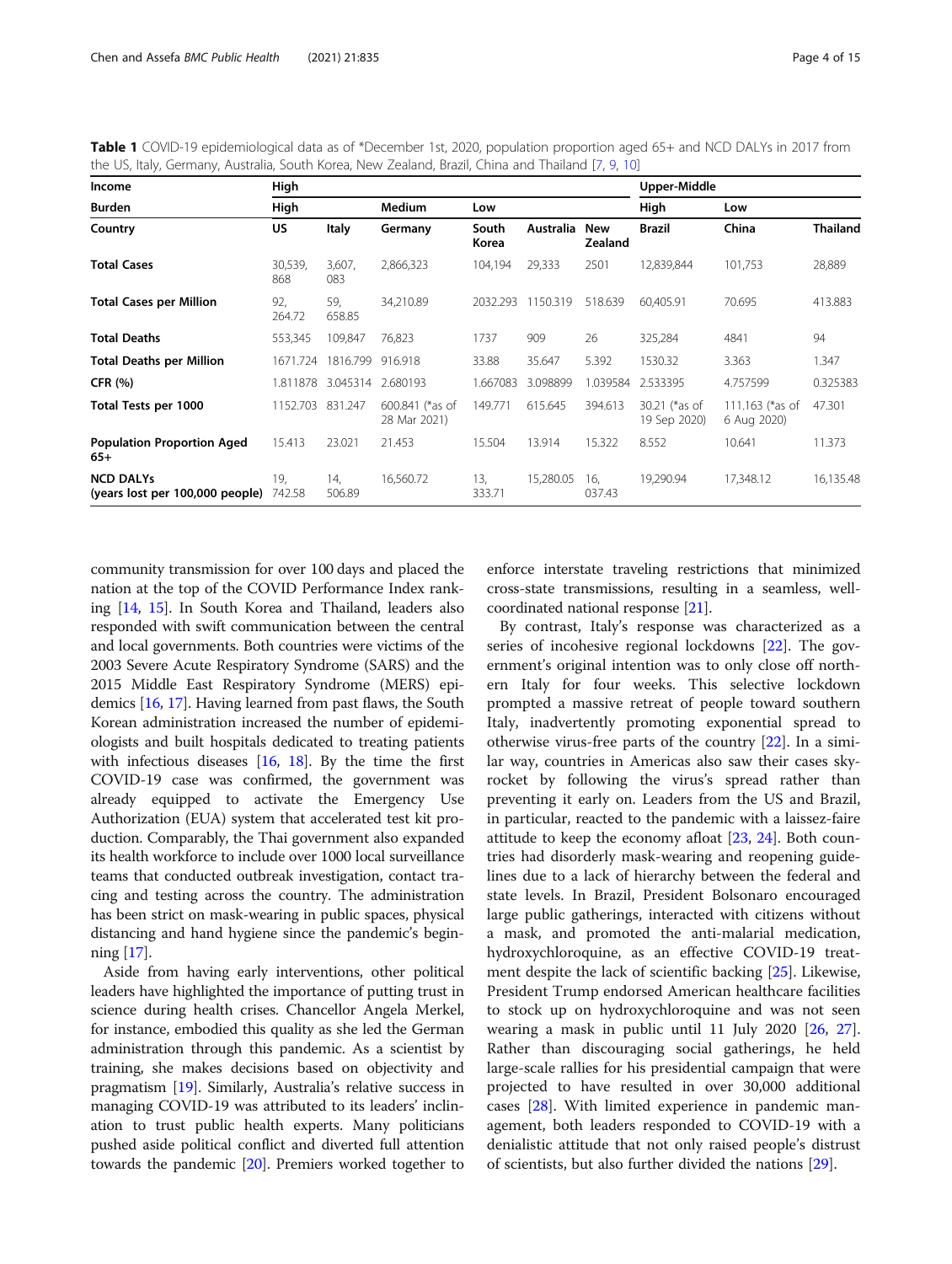#### Communication

Civilians are more likely to have confidence in leaders that communicate frequently and transparently, as was seen in South Korea, Thailand and New Zealand. These three governments extensively delivered coronavirus briefings and social media campaigns since January 2020. Their daily news broadcasts invited health experts to inform the public of surveillance summaries and fact-based intervention plans [[14](#page-11-0), [16,](#page-11-0) [17](#page-11-0)]. In diverse countries like South Korea and Thailand, multilingual interpretations of COVID-19-related information were offered to enhance everyone's understanding of personal hygiene measures and epidemiological statistics [\[16,](#page-11-0) [17](#page-11-0)]. Administrations also strictly prohibited the propagation of misinformation, which were tracked down immediately and addressed at news briefings [\[16](#page-11-0), [17](#page-11-0)].

In New Zealand, Prime Minister Ardern was commended for conveying "clear consistent messages in an empathetic manner," which instilled confidence and reassurance [[14\]](#page-11-0). Likewise, South Korean and Thai leaders strived to reduce the public's concern through pandemic and mental health-related call centers [[16,](#page-11-0) [17,](#page-11-0) [30\]](#page-11-0). In Germany, the Robert Koch Institute (RKI) regularly published scientific data to engage with the broader community [[31\]](#page-11-0). A podcast called the "Das Coronavirus-Update" also shared research-based ideas with millions of Germans through an easily consumable medium [[32](#page-12-0)].

Besides television and social media outlets, computer software advancements served an integral role in the circulation of COVID-19 alerts. For instance, the South Korean government used big data to share information about the travel history of confirmed cases through smartphone safety notifications  $[16]$  $[16]$ . The South Korean and Thai governments both utilized mobile platforms to monitor symptoms of individuals under the compulsory 14-day quarantine [[17](#page-11-0)]. In Germany, the RKI introduced the "Corona-Warn-App," a digital contact tracing software that contributed to the nation's successful response relative to other EU countries early on [\[33](#page-12-0)]. In New Zealand, the process of following-up with exposed individuals was made easier through a similar mobile application called "NZ Covid Tracer," which helped users keep track of their own whereabouts [[34\]](#page-12-0).

Contrastingly, the American government showed a lack of clarity during the early stages of the pandemic. In March of 2020, the president conducted daily press conferences and used his social media platforms to lower the perceived risk of the virus. His optimistic stance diverged from those of infectious disease experts and public health officials [[35](#page-12-0)]. There was also circulation of rumors about anti-malarial medicines and their impact on COVID-19 susceptibility, which stirred up false expectation amongst Americans [[36\]](#page-12-0). Similar weaknesses were identified from Italy's outbreak communication, in which a "fracture between official communications, fake news and local reactions" on mask-wearing policies generated considerable confusion [[37\]](#page-12-0). Concurrently, Brazil had its own political infighting that left the population polarized and apprehensive. Publication of epidemiological reports gradually ceased, as the Brazilian president continued to dissuade people from taking the vaccine when one becomes available [\[38,](#page-12-0) [39](#page-12-0)]. Furthermore, mayors that attempted to follow proper health measures were regarded as political oppositions by the president [[24](#page-11-0)].

While countries like Italy and Brazil lacked regulation over the circulation of false information, China sought control of its narrative about how COVID-19 originated and spread since the beginning. In December of 2019, Dr. Li Wenliang was one of the first whistleblowers to share information about patients falling ill with symptoms similar to SARS from 2003 [\[40](#page-12-0)]. He was quickly detained by local authorities for propagating "false rumors" and disrupting the social order [[40](#page-12-0)]. Dr. Li's silencing sparked backlash from citizens, many of whom expressed frustration at the way information was communicated and suppressed in China [\[40\]](#page-12-0). On the other side of the world, American healthcare workers faced similar pressure from local governments to refrain from speaking up about personal protective equipment (PPE) shortage and their fear of being in dangerous working conditions [\[41\]](#page-12-0). In summary, it is evident that the government's ability to sustain open and truthful two-way communication with the general public is important in crisis management. Even though big data technology raises some degree of privacy concerns, when used appropriately, it has the potential to assist in digital contact tracing. Conversely, using social media to spread misinformation or suppress the truth can lead to a distrust of the leadership.

#### Community Engagement and Multisectoral Actions

Having a synchronized government response alone would be insufficient to contain the spread of the virus. To effectively minimize cases, it was also crucial to have multi-sectoral contribution and have citizens make personal sacrifices for the greater public health's good. In Thailand, daily coronavirus briefings created a general awareness of the situation's seriousness, leading to people's commitment towards protecting themselves and others. On the community level, Thai village leaders facilitated home quarantines and enforced mask-wearing in public spaces. On the national level, Thailand's reopening plan was carefully constructed after consulting with public health experts and stakeholders from the public and private sectors [\[17\]](#page-11-0).

Meanwhile, South Korea never underwent a complete lockdown of cities or provinces. School systems phased into online platforms in April of 2020 to protect the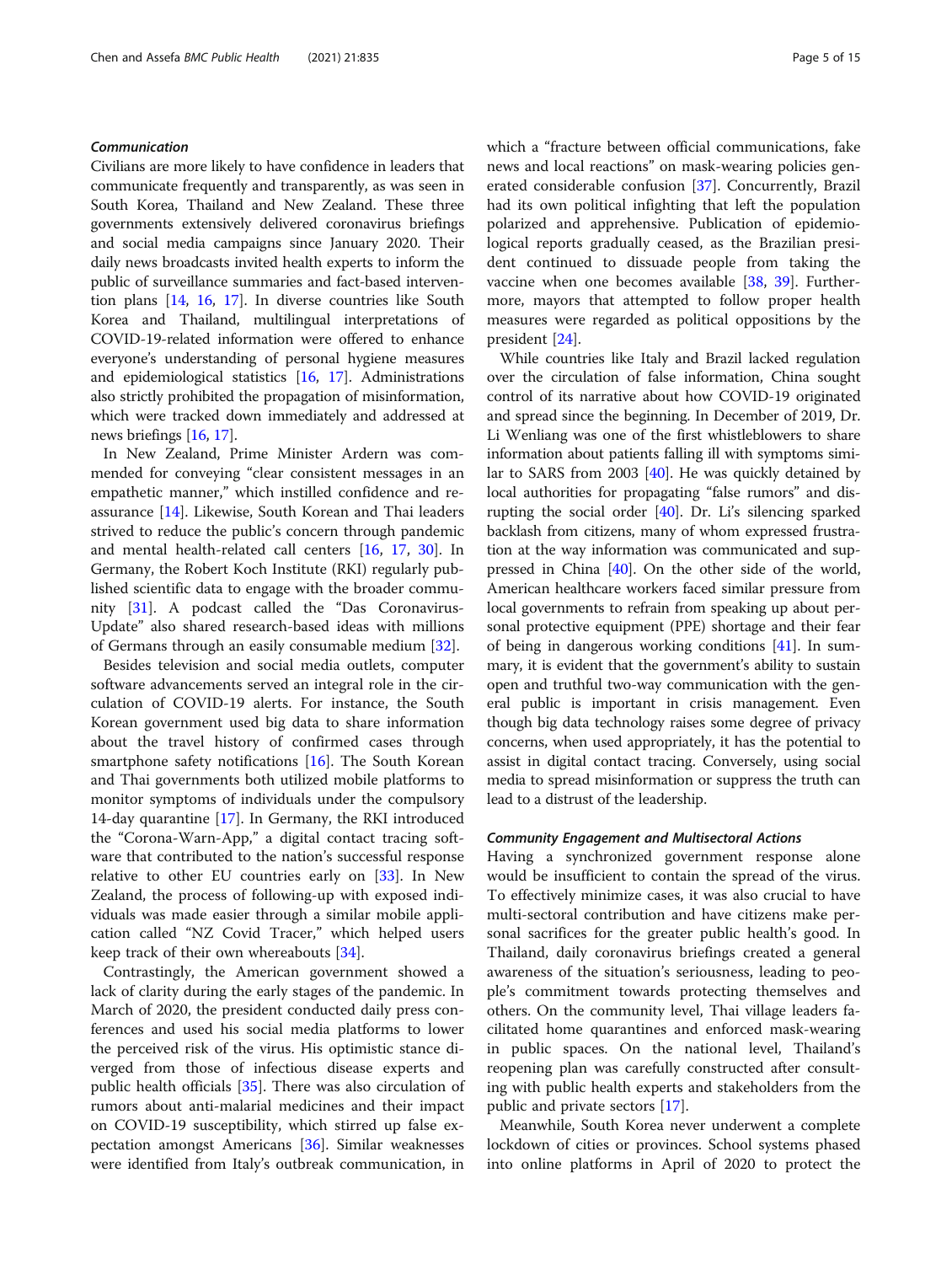health and safety of students, teachers and their families. In general, stay-at-home campaigns were well-received by the population. South Koreans cooperated with contact tracers and abided by the government's decisions because people had learned from past mistakes during the MERS outbreak  $[16]$  $[16]$ . According to a survey conducted by the Institute for Future Government, 84% of South Koreans were willing to sacrifice digital privacy for public health security [\[42](#page-12-0)].

In a similar fashion, the Chinese population also adhered to public health orders. When the virus became known to the public, citizens relied on social media as a medium for health intervention [\[43](#page-12-0)]. Many of them held fresh memory of the SARS epidemic in 2003 and were alert about a new outbreak [[44](#page-12-0)]. In spite of initial government censorship, citizens tried to disseminate any available information from health-related forums to remind their friends and families of mask wearing, hand washing and social distancing [\[43](#page-12-0)]. Alliances were formed between manufacturing sectors to increase PPE supplies [\[45\]](#page-12-0). The government also allocated an additional US \$1.44 billion towards the prevention effort [\[11\]](#page-11-0).

Australia's success in containing the initial clusters, as well as the subsequent outbreaks in Victoria and South Australia, were also attributed to the citizens' engagement. A large majority of Australians were cooperative about following state policies, such as the mandatory 14 day hotel quarantining [[21](#page-11-0)]. Compared to other Organization for Economic Co-operation and Development (OECD) countries, Australia experienced one of the least striking economic downturn during the pandemic due to generous stimulus packages aimed at promoting cash flow amongst small and medium-sized businesses [\[46\]](#page-12-0).

In New Zealand, the leadership took a "care ethics approach" to display self-sacrificing gestures [[14](#page-11-0)]. For six months, all ministers and executives working in government agencies took a 20% pay cut to stand in solidarity with those that lost their jobs or received salary cuts [[47\]](#page-12-0). The leadership also inspired communitarian ethics, advocating for collective responsibility and "putting others first at the expense of short-term economic reasoning." [[14\]](#page-11-0) Although the country effectively eliminated domestic transmissions, economic activities from tourism was severely impacted by national lockdowns and global travel bans [\[48\]](#page-12-0). In response, the Ardern administration issued fiscal stimuli, most notably a NZ \$50 billion allocation towards COVID recovery fund in May of 2020 [\[49](#page-12-0)].

The German government also reacted to lockdowninduced economic damage generously. Instead of letting employees file for unemployment, a short-term work program called "Kurzarbeit" was initiated to let employees work fewer hours every week and still receive up

to 87% of their usual payroll [[50\]](#page-12-0). Even though there was a certain degree of backlash against COVID-19 safety measures and vaccinations by conspiracy theorists and anti-vaxxers, many Germans still came together to produce makeshift face coverings during times of severe mask shortages [\[51](#page-12-0), [52](#page-12-0)].

While the aforementioned governments tried to balance economic gains with collective health, higher burden countries did not achieve such harmony. In Italy, for example, conflicting messages between the scientific community and the government caused civilians to undermine social distancing decrees [\[37](#page-12-0)]. There was substantial tension between political actors, causing closure and reopening plans to be in disarray across the nation [\[37\]](#page-12-0). In the US, there was a similar lack of multi-sectoral coordination and community engagement. Firstly, American polling revealed a strong partisan divide regarding the COVID-19 outbreak, suggesting that many individuals were in denial of the situation's severity [[53](#page-12-0)]. Their poor cooperation prevented the country from truly flattening the curve since spring of 2020 [\[27\]](#page-11-0). It was equally worrisome to observe that, after months of being on lockdown while seeing news about gun violence and police brutality, many Americans became numb towards the virus's danger and developed a willingness to accept mass death as an inevitable part of the country's history [\[27\]](#page-11-0). Lastly, since each state decided its own lockdown, curfew and reopening timeline, universities that returned to in-person learning without cautious planning suffered major outbreaks [[54\]](#page-12-0). Blunt lockdown plans also escalated the national unemployment rate to 14.8% in April of 2020 [\[55](#page-12-0)]. And despite the passing of a US \$2 trillion economic stimulus bill, small businesses were not prioritized to receive loans over large, politically-affiliated corporations [\[26](#page-11-0), [56\]](#page-12-0).

In Brazil, the president echoed an anti-science sentiment that polarized the society into supporters versus critics of his actions [[24\]](#page-11-0). Brazilian polling showed an increasing percentage of respondents that did not intend on receiving the COVID-19 vaccine when one becomes available [[25\]](#page-11-0). The nation's flawed multisectoral actions also paralleled with those in the US. Like many American state governments, the Brazilian administration lifted restrictions and allowed for businesses to reopen before cases stabilized at a safer level. For that reason, many people began to participate in social gatherings and behaved under the assumption that they were invincible, causing cases to skyrocket again in the later months of 2020 [\[57](#page-12-0)]. While Brazil emerged from 2020 with the least economic recession in Latin America, emergency assistance funds were poorly allocated domestically, often going toward major firms rather than the more severely impacted small and medium-sized companies [\[24](#page-11-0), [58\]](#page-12-0).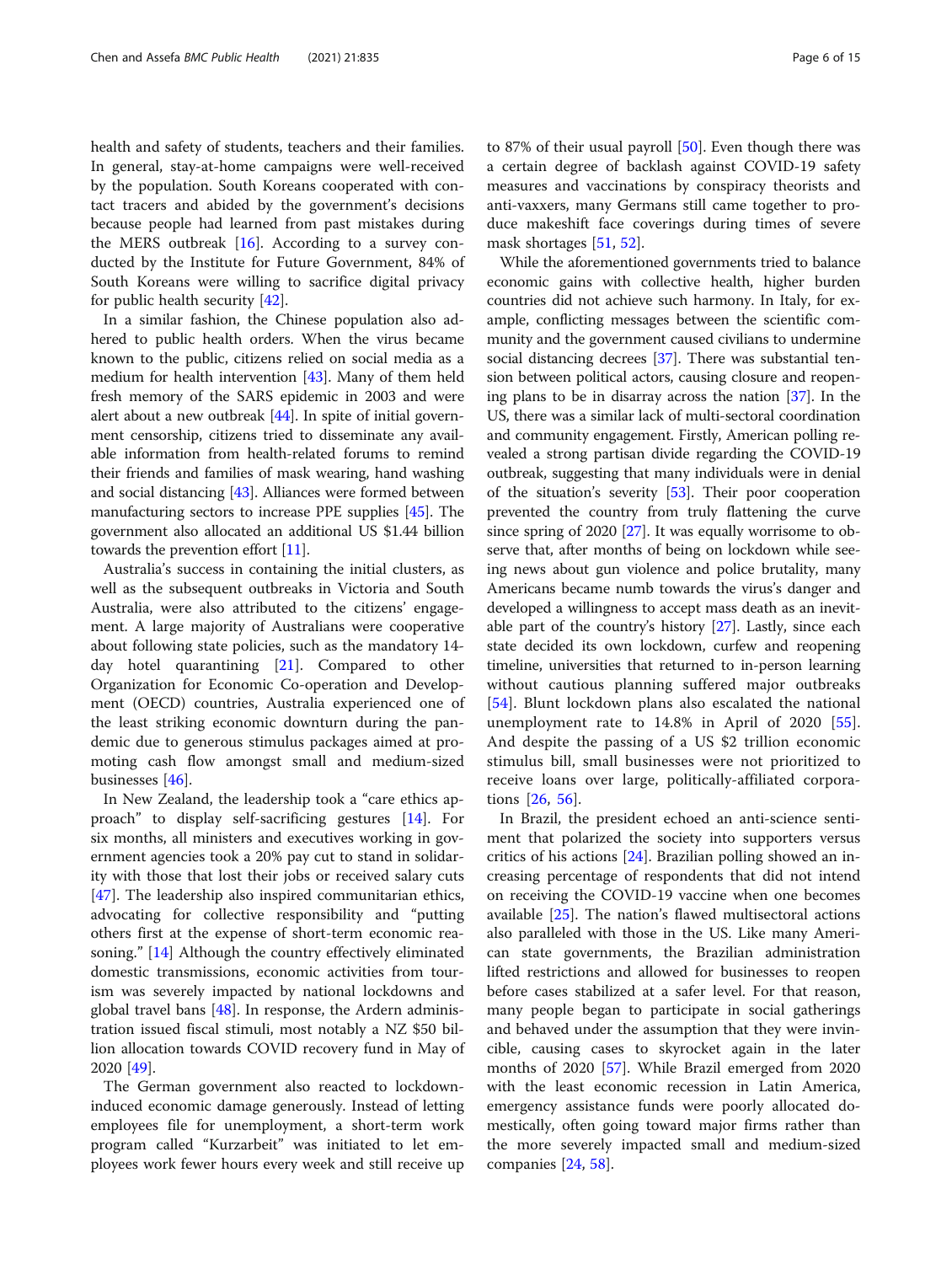#### Public Health Capacity and Response

Shortages of PPE were prevalent everywhere at the start of the pandemic as people scrambled to stockpile face coverings and hand sanitizers. With that said, a government's capacity to adapt promptly, gather ample resources, prepare the health workforce, and provide fiscal support is key in the framework of public health capacity [[59\]](#page-12-0). Evidence shows that public health capacity strongly correlates with a country's ability to contain the spread of infectious diseases.

When the first case of COVID-19 was confirmed in South Korea, the government activated the EUA system and allocated budgets toward test kit production well before the virus reached many other countries. South Korea's mass testing capacity and testing turnaround time were attributed to the organized collaboration between the public and private sectors [\[16\]](#page-11-0). The nation also pioneered the use of drive-through screening clinics, which eventually became a model to be followed by other countries around the world  $[60]$  $[60]$ . After the MERS epidemic in 2015, the government expanded the health workforce and increased funding from US \$62 million to US \$175 million, ensuring that homeless people and non-citizens in South Korea have access to essential supplies and services as well [[16\]](#page-11-0). In Germany, the government also approached the pandemic with an aggressive early testing strategy. Researchers at the Charité Hospital in Germany began developing one of the first COVID-19 tests before the WHO officially declared the virus's transmissibility  $[61]$  $[61]$ . Both public and private labs were mobilized to scale up the testing capacity [\[31\]](#page-11-0). And by February of 2020, the administration had mandated all insurance companies to pay for COVID-19 tests, promising free tests for anyone residing in Germany.

Thailand started off with a lower testing capacity relative to South Korea and Germany. There were only two laboratories conducting COVID-19 tests initially, but the number quickly grew to over 200 certified facilities that could process 10,000 to 100,000 tests per day [\[62\]](#page-12-0). On the community level, a group of over one million village health volunteers (VHVs) supported primary health services and educated Thai civilians on COVID-19 prevention measures [[63\]](#page-12-0). With such a vast team of health promoters and rapidly improving testing capability, Thailand did not record a single local transmission between 25 May 2020 and 22 October 2020 [\[16](#page-11-0)]. A similar achievement was witnessed in New Zealand, where early mass testing and commitment towards a "clearly articulated elimination strategy" allowed the country to be free of domestic transmissions for over 100 days [[64\]](#page-12-0).

Australia was another proponent of mass testing and tried to adopt a similar response to New Zealand's. The government allocated over AUD \$750 million to support testing capacity, allowing the country to reach one of the highest tests per 1000 population in the world during the first few months of outbreak [\[65](#page-12-0), [66\]](#page-12-0). In April 2020, Australian virologists expanded the scope of surveillance, allowing more people in the community to become eligible to receive the COVID-19 test [\[67](#page-12-0)]. Furthermore, the government spent AUD \$171 million to set up and operate over 150 respiratory clinics in the countryside, intending to care for the most vulnerable populations in rural parts of Australia [\[66](#page-12-0)].

In China, transmissions were brought under control through batch-testing [[68](#page-12-0)]. This efficient process allowed all 11 million residents in the pandemic epicenter to be tested by May, returning the region to some sense of normalcy after months of strict lockdown [[68](#page-12-0)]. It is important to note that not all countries saw this level of successful containment via testing. In the small Italian town of Vò, for instance, early mass testing eradicated the virus from this town in March of 2020 [[69](#page-12-0)]. For the rest of the country, however, the disease incidence already exceeded beyond the level of control [[70](#page-12-0)]. And with limited contact tracing capacity, the Italian jurisdiction resorted to abrupt lockdowns that were adversely taken by the general public [\[69\]](#page-12-0).

Similarly, the US lost crucial weeks in February of 2020, when the first few cases could have been identified and traced, because many early test kits were found to give faulty diagnoses  $[71]$  $[71]$ . Even though the nation eventually caught up on mass testing and was performing the second most COVID-19 tests per million amongst the countries most severely impacted by the pandemic, the feat to catch up occurred beyond the point of halting summer and winter surges [\[9](#page-11-0), [26](#page-11-0)]. Interestingly, the American government spends nearly twice as much on healthcare as an average OECD country, but its healthcare workforce has been paradoxically understaffed, an issue that became magnified during periods of surging caseload [\[72,](#page-12-0) [73\]](#page-13-0).

The Brazilian leadership was also denounced for its negligence to set up a surveillance network early on. In March of 2020, the nation's own health minister advised against mass testing, considering it a waste of public funding [[74](#page-13-0)]. By July of 2020, Brazil rolled out COVID-19 tests 10 times slower than the US. Those tests' accuracies were also compromised by the federal government's decision to use rapid serological tests instead of the more accurate polymerase chain reaction tests [[24](#page-11-0), [75\]](#page-13-0). Furthermore, the public health capacity in different municipalities varied greatly. A considerable number of Brazilian regions were receiving less funding from the federal government due to political tension with the leadership [\[76\]](#page-13-0). As the country struggled with PPE shortages, unprotected frontline health workers visiting rural areas of Brazil might have unintentionally exposed the vulnerable Indigenous populations they intended to care for with the virus [[25](#page-11-0)].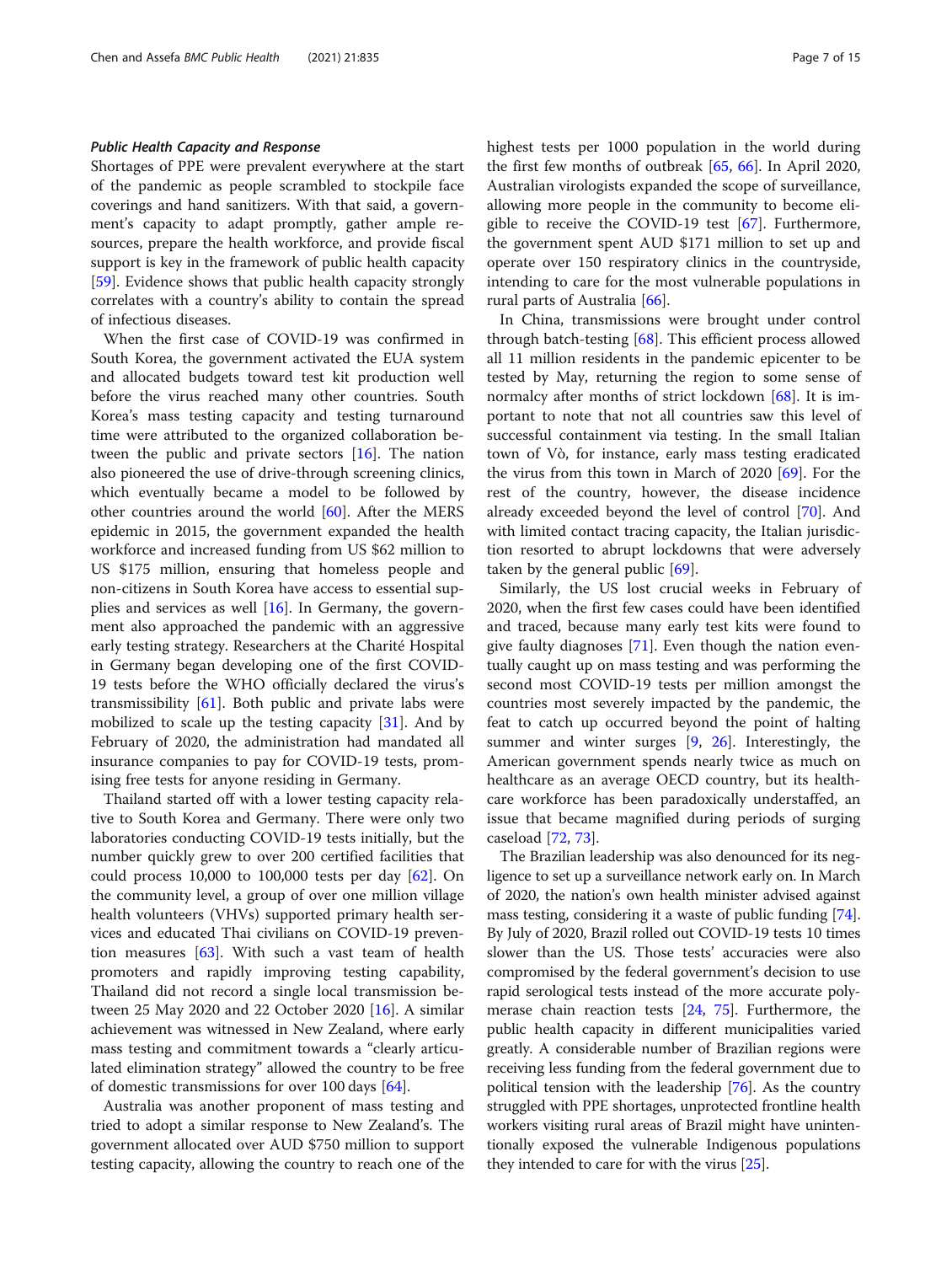#### COVID-19 Deaths and Deaths per Million

There were four main indicators that explained the variability of COVID-19 deaths and deaths per million in the nine countries. They were: 1) universal health coverage, 2) medical services and hospital capacity, 3) demography and 4) burden of non-communicable diseases.

#### Universal Health Coverage

COVID-19 shed light on health inequalities and underscored the need for universal health coverage (UHC) to lessen cost barriers that hinder people's access to lifesaving treatments during a pandemic. Thailand, for instance, is one of the few middle-income countries to have achieved universal healthcare by 2002. Thai citizens choose from one of three public health insurance options: 1) the Civil Servant Medical Benefit Scheme for civil servants and their families, 2) the Social Security Scheme for private employees and 3) the Universal Coverage Scheme. During the COVID-19 pandemic, all individuals residing in Thailand were granted access to testing and intensive care treatment at public and private facilities for free, regardless of insurance enrolment or citizenship status. Foreign patients without private insurance received equally high quality care, fully paid for by government contingency funds [[17](#page-11-0)].

China is also an upper-middle-income country, and its UHC scheme has impressively covered the 1.3 billion people population since 2011 [\[77\]](#page-13-0). This achievement is a culmination of multiple drivers from the previous decades. Primarily, the government invested in a more comprehensive UHC scheme after the SARS outbreak exposed systemic weaknesses. Secondly, dissatisfaction amongst citizens increased as people struggled to afford their medical bills and were forced to pass up on treatments. Thirdly, with decades of economic upsurge, the Chinese government directed that fiscal capacity towards subsidizing the one billion people's health insurance [[77\]](#page-13-0). To this day, the country still faces health disparities between rural and urban areas. Nevertheless, UHC has allowed every local and the many domestic migrants to receive free COVID-19 treatments, demonstrating UHC's necessity in effectively keeping pandemic deaths to a minimum [[78\]](#page-13-0).

In Germany, health insurance has been compulsory for the entire population since 2009. 90% of the population are covered under the public "statutory health insurance" (SHI), while the remaining 10% opt for "private health insurance" (PHI). The SHI requires employers to contribute towards half of the employees' health insurance, and it offers basic coverage through any one of around 100 non-profit funds. Meanwhile, the PHI is used by self-employed individuals and high-income employees; it provides a larger selection of providers and faster access to non-emergency services [\[79](#page-13-0)]. In May of 2020, the German government also opened up intensive care unit (ICU) beds to patients from neighboring EU countries, on top of already providing free COVID-19 testing and treatment for anyone residing in Germany [[31\]](#page-11-0). Out of the nine countries in this study, Germany has the second largest population cohort above the age of 65, meaning that more individuals are at high risk of dying from the virus [[9\]](#page-11-0). However, with effective use of UHC, the country limited COVID-19 mortality amongst the elderly population early on, which explained why its CFR was much lower than those of comparable countries [\[31](#page-11-0)].

Australia's UHC has been characterized as one of the most comprehensive insurance plans in the world, and its framework is comparable to the previously discussed German insurance schemes. That is, it also follows a twotiered structure in which private health insurance works in tandem with Medicare. Most Australian citizens and permanent residents have universal health coverage through Medicare, which is tax funded. Private health insurance strives to fill those gaps within Medicare by offering faster access to non-urgent services and a larger selection of health providers that are not necessarily subsidized through Medicare; these include pharmacists, optometrists, dentists and physical therapists [[80](#page-13-0)]. During the COVID-19 pandemic, treatment and testing charges were waived for every individual living in Australia, including overseas travelers who were ineligible for Medicare or had inadequate travel insurance coverage.

In New Zealand, the ideology of providing healthcare for all stemmed from the Social Security Act of 1938 [[81](#page-13-0)]. Through a tax funded UHC scheme, all permanent residents have access to inpatient, outpatient, preventative, mental health, long-term and pharmaceutical services. Approximately one-third of the population purchases private insurance to expedite non-urgent treatments [[81](#page-13-0)]. The nation has kept its COVID-19 death rate to a minimum due to the administration's decision to undertake an "elimination strategy" early on [[82](#page-13-0)]. The strategy includes providing free COVID-19 testing and treatment to anyone presenting symptoms, regardless of citizenship status and insurance type [\[83](#page-13-0)].

In South Korea, all citizens are covered under the National Health Insurance (NHI). With this centralized health system, medical resources are mobilized in a more streamlined fashion during health emergencies [[16\]](#page-11-0). The NHI follows a framework similar to the German social insurance system in the sense that health insurance contribution for an employed person is proportional to income level and shared equally between the employee and employer. Meanwhile, insurance for a self-employed person is based on the individual's income and property ownership  $[84]$  $[84]$ . During the COVID-19 pandemic, all South Korean citizens were eligible for free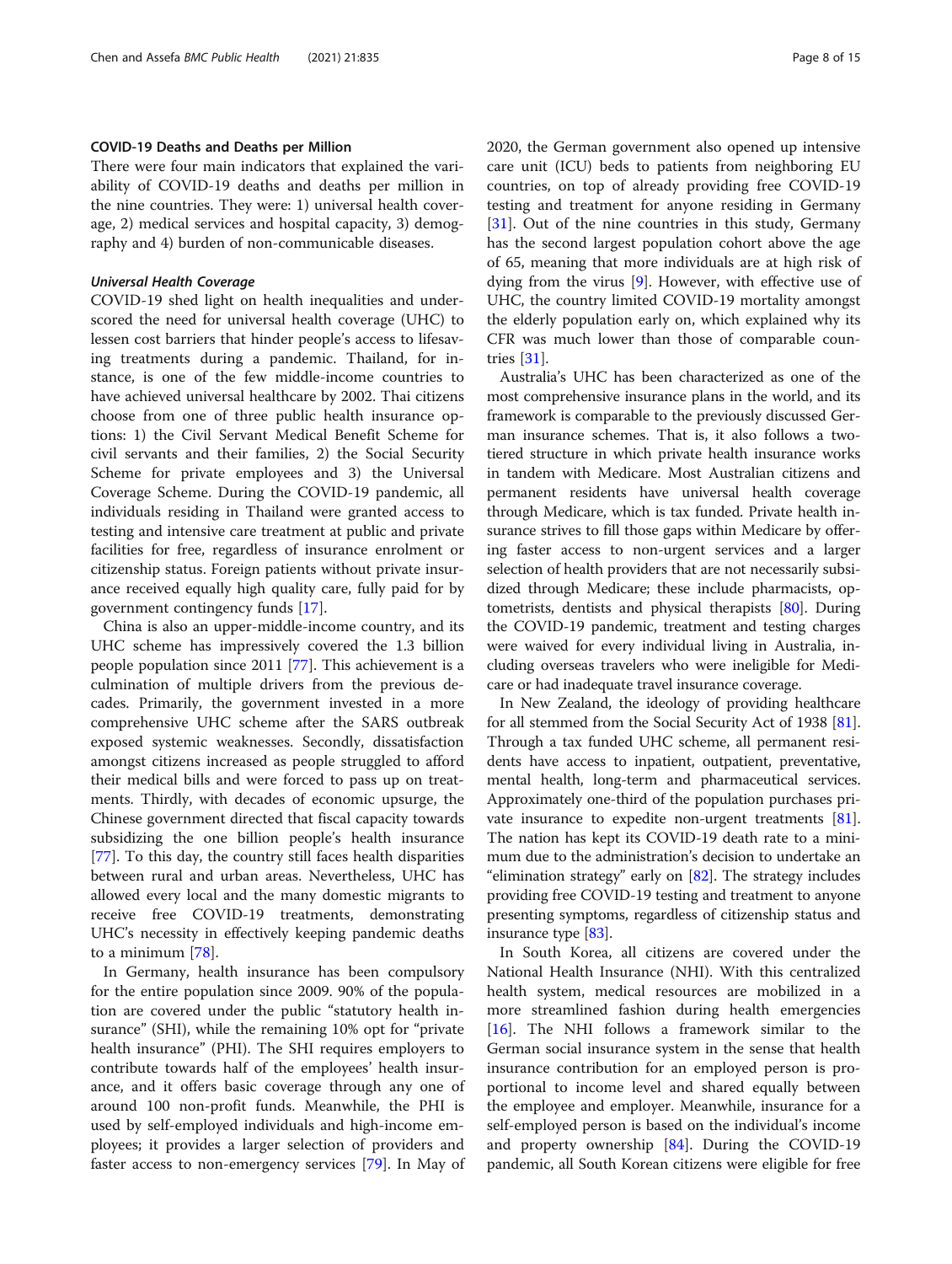testing and treatment. The government also made it a priority to provide the same services for free to vulnerable populations, such as homeless people and immigrants without legal status [[17](#page-11-0)].

Brazil also has UHC through a tax-funded system called the Sistema Único de Saúde (SUS), which was created in 1988 when the Brazilian constitution defined health as a universal right [\[85](#page-13-0)]. All individuals living in Brazil regardless of citizenship status are covered under this system, which entails free access to all forms of health services, namely, primary care, hospital care, outpatient specialty care, mental health care, dental care, physical therapy, optometry, and pharmaceuticals [\[85](#page-13-0)]. At the same time, approximately 25% of Brazilian citizens opt for employment-based private health insurance to receive care with shorter wait times [\[85](#page-13-0)]. The SUS has a long history of being underfunded [[85\]](#page-13-0). When COVID-19 cases began to rise in Brazil, this issue became even more apparent and pertinent; while middle to high income families could afford private health insurance to receive COVID-19 treatment sooner, the larger majority of the population must use the SUS if they fall critically ill, and be faced with potential staff and supply shortages [\[86\]](#page-13-0).

By the same token, Italy has a UHC system called the Servizio Sanitario Nazionale (SSN) that was ill-prepared to combat the COVID-19 pandemic after years of budgetary cuts [\[87](#page-13-0)]. The SSN was established after the Italian constitution declared health as a universal right in 1978 [[88\]](#page-13-0). This tax-funded system automatically covers all citizens and foreign residents with primary care, hospice care, inpatient care, pharmaceuticals and health screening [\[89](#page-13-0)]. While supplementary private health insurance plays a limited role in the Italian health system, it does offer patients with more comfort and privacy in hospital settings [[89](#page-13-0)]. The SSN went through significant reformations over the decades to maximize its efficiency, but interregional funding disparity remains a major challenge  $[89]$  $[89]$ . With the ongoing COVID-19 pandemic, it has become increasingly clear that the health inequities between affluent and impoverished communities are being exacerbated, resulting in one of the highest country death tolls in Europe [[88\]](#page-13-0).

Unlike most OECD countries, the US does not have universal healthcare. Instead, health coverage is offered through social insurance programs and private health insurances [[90](#page-13-0)]. The former includes programs like Medicare, Medicaid, Children's Health Insurance and the Veterans Health Administration. The latter can be accessed either through an employer-sponsored program or purchased on an individual basis [[90\]](#page-13-0). Typically, employer-sponsored health insurances are purchased by businesses as part of the employees' benefit package, and this was how approximately 55.4% of Americans were covered in 2019 [\[90](#page-13-0)]. The US is ranked first for healthcare expenditure per capita in the world, spending nearly twice as much as the average OECD country [[91](#page-13-0)]. High costs are primarily driven by the use of advanced medical technologies, increase in chronic disease prevalence burdening Medicare, and high administrative costs that make up more than one-third of healthcare spending [[92\]](#page-13-0). With that said, these systemic flaws prevented many Americans from affording basic health services, making them highly vulnerable during the COVID-19 pandemic. Without UHC, critically ill patients were not inclined to seek medical help or follow through with treatment due to fear of incurring medical debts [\[93](#page-13-0)]. This situation was exacerbated by the staggering unemployment rate, which caused as many as 7.7 million Americans to lose their employer-sponsored insurances by June of 2020  $[94]$ . As of January of 2021, the US recorded the highest COVID-19 death toll in the world. In summary, having a resilient health care system centered around UHC is essential to effectively manage a pandemic and produce more favorable health outcomes.

#### Medical Services and Hospital Capacity

COVID-19 posed unprecedented challenges for medical systems globally. The need to prioritize the pandemic response inadvertently compromised nonurgent health services and raised people's fear of acquiring the virus during clinic and pharmacy visits. This was a predicament that would inevitably increase morbidity and mortality rates in other illnesses. To combat this drawback, countries have embraced the use of video-conferencing software to enable telemedicine consultations between patients and primary care physicians [\[95](#page-13-0)]. Furthermore, South Korea, Thailand, Australia and the US began to offer free postal delivery of prescription drugs to minimize inperson contact [[16,](#page-11-0) [17,](#page-11-0) [96,](#page-13-0) [97](#page-13-0)].

Most countries around the world experienced shortages of hospital beds during the initial surge in cases. However, a few noteworthy countries effectively expanded their medical infrastructures to curb mortalities. China, for instance, built specialty hospitals to accommodate the up-surge of cases in Wuhan [[98](#page-13-0)]. Individuals who were exposed to COVID-19 or presented mild symptoms were either monitored at home or isolated at stadiums that were converted into temporary "Ark Hospitals." [[99](#page-13-0)] Meanwhile, South Korea has one of the highest numbers of beds per capita relative to other OECD nations, standing at 12.3 beds per 1000 population [\[100\]](#page-13-0). However, its hospital system still experienced a brief shortage of ICU beds during the Daegu outbreak in February 2020, which was later resolved by moving patients with lower risk symptoms to "residential treatment centers." [\[16](#page-11-0)] Similarly, mild and asymptomatic cases in Thailand were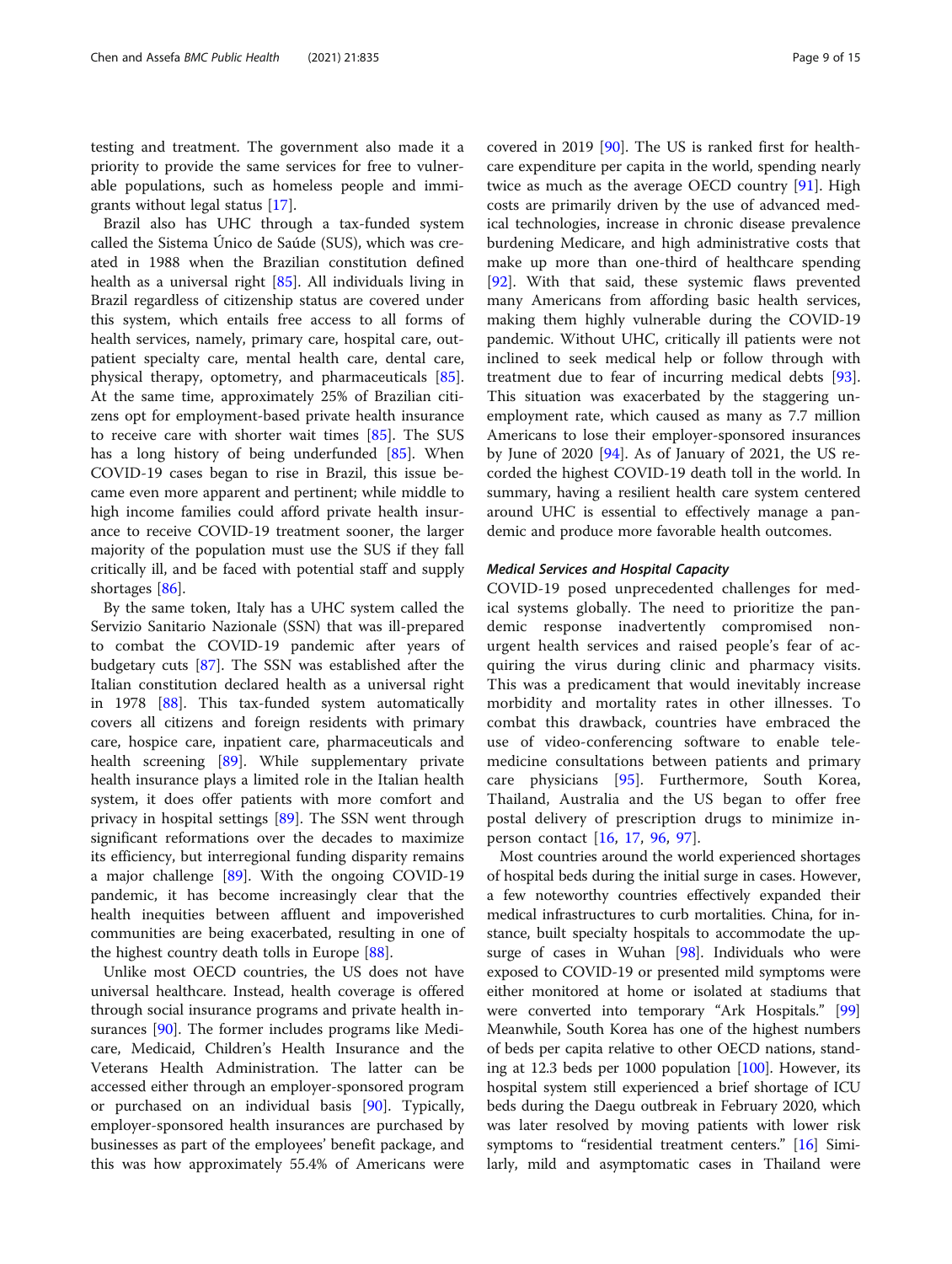isolated in designated dormitories such that ICU beds could remain available for patients requiring more acute care [[17](#page-11-0)]. Likewise, the Australian government poured AUD \$171 million into the maintenance of over 150 respiratory clinics that redirected patients with non-urgent symptoms away from the emergency rooms  $[66]$ .

In Europe, Germany records the highest number of hospital beds per 1000 and ranks within the top five EU nations for the number of doctors and nurses per 1000 population. With careful stepwise planning, its hospital system gradually resumed some elective surgeries, while taking in COVID-19 patients from other EU nations [[31](#page-11-0), [101](#page-13-0), [102](#page-13-0)]. Italy was one of the EU members that requested support after struggling with acute staff and PPE shortages [[37](#page-12-0)]. In March 2020, the situation was so dire that healthcare personnel in Lombardy released video statements about their distress [[37\]](#page-12-0).

Brazil attempted to expand its healthcare capacity by building additional hospital wards [[103\]](#page-13-0). Despite adding hospital beds at an unprecedented speed, local emergency rooms struggled to keep up with the growing hospitalization rate. In the Amazons, for instance, hospital and funeral systems were oversaturated to the point of collapsing twice in 2020. Many patients of those regions continued to die of asphyxiation due to oxygen shortages in the ICUs [[104\]](#page-13-0). As of January of 2021, Brazil held the world's second highest COVID-19 death toll, only surpassed by the US [\[105](#page-13-0)]. Inevitably, the distressing hospitalization rate took a toll on Brazil's frontline medical staff as well, as the nation recorded the highest death rate of nurses infected by COVID-19 in the world [\[24\]](#page-11-0).

Meanwhile, New York became the first COVID-19 hotspots in the US in March of 2020. Healthcare personnel were diverted to support hard-hit regions, and the Javits Center was converted into a medical facility to accommodate 2000 extra beds [[26](#page-11-0)]. New York's adversity became not only a learning opportunity, but also a grim warning for the rest of the nation to strengthen hospital capacity. In response, President Trump authorized used of the Defense Production Act to accelerate the production of ventilators [[26](#page-11-0)]. With cases surging during summer and holiday months, the country faced a new challenge: hospitals had an ample reserve of available ventilators, but not nearly enough ICU doctors, respiratory therapists and pulmonologists with proper training to treat the number of critically ill patients that were being admitted [[106](#page-13-0)]. Moreover, frontline health workers were also getting infected at an alarming rate. Emergency rooms turned away patients with urgent need on a daily basis, regardless of the type of illness [[107\]](#page-13-0). Like in Brazil, the American health systems were being pushed to the brink of collapse.

#### Age Structure and Burden of Non-Communicable Diseases

A country's demographic profile indicates how well its population will fare during public health crises. In this study, we compare nine countries' age structures and NCD DALYs. The rationale is that the dual stress of population aging and comorbidities will make some countries more vulnerable than others for COVID-19 mortality [[108](#page-13-0)]. For instance, Table [1](#page-3-0) shows that Italy has the highest proportion of elders making up its population. Since older adults are more likely to develop severe symptoms with the virus, Italy ranks first in COVID-19 deaths per million out of the nine countries [[109\]](#page-13-0). Following closely behind Italy are the US and Brazil. These two countries do not experience population aging to the extent of Italy [[110\]](#page-13-0). Nevertheless, they both measure relatively high NCD DALYs, suggesting that a considerable proportion of their population is at risk of developing life-threatening COVID-19 symptoms compounded by comorbidities [[108](#page-13-0)].

#### **Discussion**

The epidemiology of COVID-19 is variable in different countries around the world. While the US, Italy and Brazil witnessed skyrocketing case and death counts, South Korea, China, Thailand, Australia, New Zealand and Germany experienced relatively lower disease burden. The heterogeneous outcomes can be attributed to a number of factors, which include response coordination, communication, public health capacity, universal health coverage, hospital capacity, age structure, and burden of NCDs. Understanding how these factors play a role in pandemic responses allows hard hit countries to learn from lower burden countries and become better prepared for re-emerging outbreaks.

Over the course of the pandemic, governments around the world increased the rigor of their intervention plans in hopes of containing the virus. Our study shows that countries governed by leaders who took rapid actions, provided generous welfare support, and synchronized policies with scientific observations were most effective at curtailing case counts. This is consistent with other study's findings, which praise countries like New Zealand for its early lockdown. Similarly, Singapore has been commended for learning from past disease outbreaks and establishing a multiministry COVID-19 taskforce before its first confirmed case [\[111](#page-13-0)]. Other researchers also agree that, although lockdowns and closures should be urgently implemented to curb transmissions, building healthy behaviors on the individual level and fostering compliance on the community level are just as fundamental, which cannot be accomplished unless leaders gain the trust of the general public through transparent communication [[112\]](#page-13-0). In addition, our study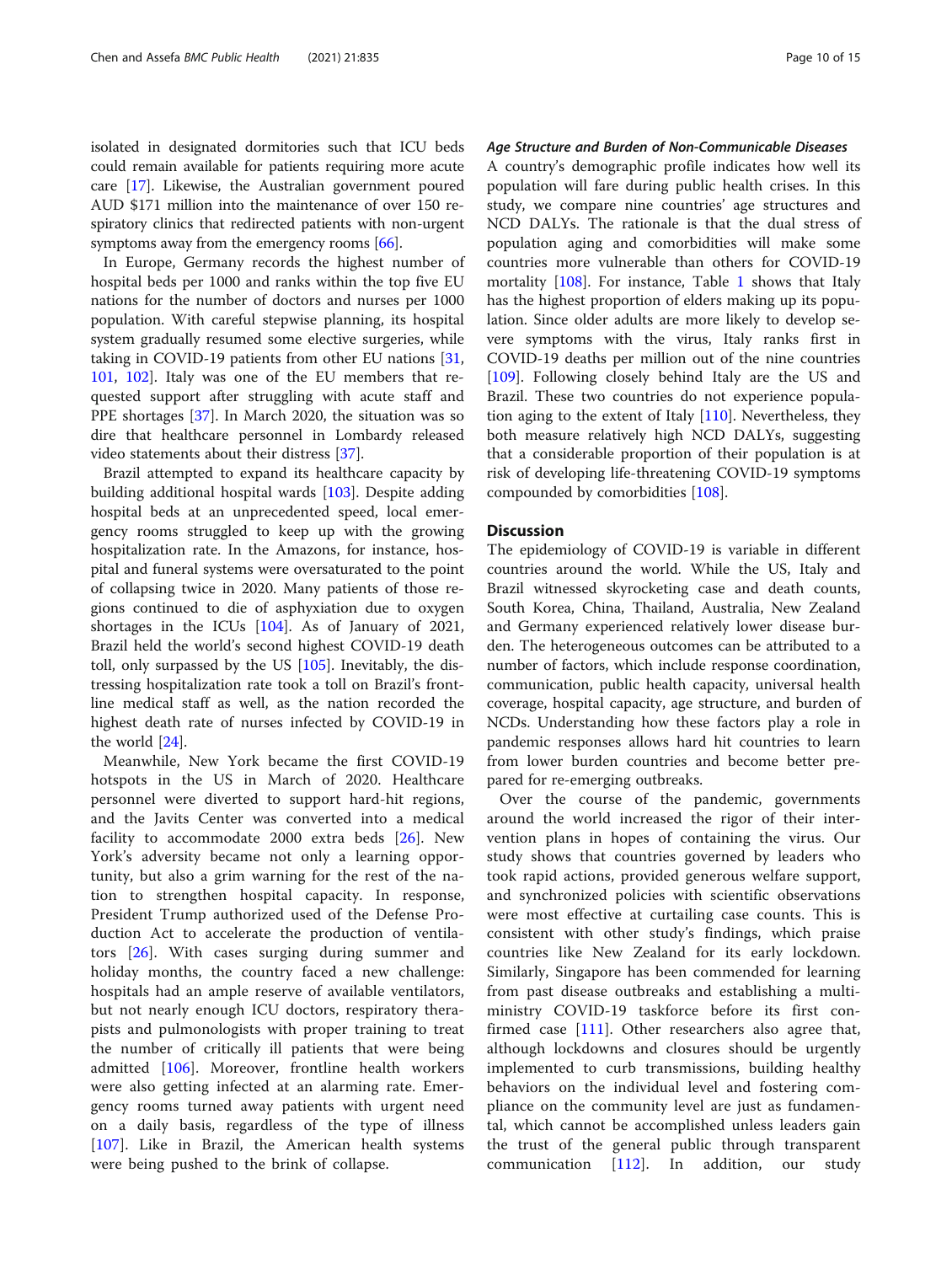concluded the importance of having a strong public health system in order to effectively locate confirmed cases and halt further infections. This idea is shared by the WHO, which has openly criticized countries that did not prioritize testing and tracing early on [\[2](#page-11-0)]. Countries like the UK and Haiti, for instance, did not scale up their surveillance networks quickly enough, and they ended up with uncontrollable spread of the virus caused by individuals who were not eligible to be tested from the start [[2,](#page-11-0) [113](#page-13-0)]. Interestingly, a study on serologic testing found that a small percentage of blood donations in three states from Western US showed COVID-19 antibodies in mid-December of 2019 [\[114](#page-13-0)]. This finding not only suggests that American transmission commenced earlier than people originally thought, but also implicates the possibility of using blood donations to perform population-based prevalence studies during future epidemics [[114\]](#page-13-0).

Our study reveals that numerous high-income and upper-middle-income countries have UHC systems, but years of budgetary cuts have left them ill-equipped to fight the pandemic. This phenomenon resonates with other literature's findings, which underscore the importance of adequate funding for UHC to protect the most vulnerable populations from catastrophic health expenditures [\[115\]](#page-13-0). UHC undoubtedly comes with inherent constraints as well, such as longer wait times and less access to advanced biotechnology [[116\]](#page-13-0). Nevertheless, ensuring financial protection and eliminating inequities are irreplaceable themes of the Sustainable Development Goals [[117](#page-13-0)]. In addition to using UHC to overcome health inequalities, other research have concluded that the ability to expand medical infrastructures before case surges is key in curtailing COVID-19 deaths. One study mentions that the UK entered the pandemic with a low number of beds and physicians per capita relative to other OECD countries [\[118\]](#page-14-0). A year after the pandemic's onset, the nation was reporting similar deaths per million as Italy [\[9](#page-11-0)]. Finally, we concluded that population aging and chronic disease burdens exposed underprepared countries to high mortality rates. Of all the NCDs, the most common comorbidities associated with unfavorable COVID-19 outcomes are hypertension, chronic cardiovascular disease, diabetes and chronic cerebrovascular disease [[119](#page-14-0)]. An article in the British Medical Journal agrees that, despite the overall CFR of COVID-19 being low, older individuals with those underlying NCDs are still much more likely to suffer from severe symptoms leading to mortality [\[120\]](#page-14-0).

The results from this study are subject to certain limitations. Firstly, there was likely an underestimation in the number of COVID-19 cases each day because some countries had insufficient testing resources or showed negligence towards reporting accurate diagnostic records. Secondly, the death count was possibly skewed because every country followed its own protocol to define mortality caused by COVID-19 infection; some countries only examined clinical presentations, while others relied on positive laboratory tests to confirm COVID-19 deaths [[121\]](#page-14-0). Public health authorities have reasoned that heterogeneity in reporting guidelines is likely to be politically motivated [[122\]](#page-14-0).

At the same time, other caveats exist when comparing COVID-19 statistics across different countries. For one, patients with chronic diseases made less frequent hospital visits during the pandemic, hindering them from receiving proper care for otherwise curable illnesses. In countries with high disease burden, emergency services were overwhelmed with COVID-19 patients, making first responders unavailable to respond to other common types of life-threatening events. Conversely, stay-athome orders decreased traveling and likely reduced mortality caused by traffic accidents. All in all, given the variation in reporting mortality statistics and the underestimation of cases, cross-country comparisons of COVID-19 fatality rates should be done with caution.

#### Conclusion

The COVID-19 pandemic has variable effects across countries due to differences in their vulnerability, preparedness and response. Our study highlights key action areas in crisis management and demonstrates their interactions to affect caseload and mortality. For instance, a strong testing capacity is only effective when combined with thorough contact-tracing. Behavioral change and community engagement require political leaders to not only earn the people's trust through transparent communication, but also put trust in the scientific community themselves. Investing in hospital capacity in the long-term proves to be lifesaving when cases do surge out of control. While we are still far from achieving UHC globally, allocating generous funds toward welfare programs and taking gradual steps to eliminate health inequalities show promise in decreasing comorbidities, increasing life expectancies and minimizing COVID-19 mortalities. To conclude, our research offers valuable lessons to prevent and control COVID-19, as well as to prepare for future epidemics if countries are proactively adapting and implementing them.

#### Abbreviations

COVID-19: Coronavirus disease of 2019; WHO: World Health Organization; US: United States; EU: European Union; CFR: Case fatality rate; GNI: Gross national income; NCD: Non-communicable disease; DALYs: Disabilityadjusted life years; SARS: Severe acute respiratory syndrome; MERS: Middle East Respiratory Syndrome; EUA: Emergency Use Authorization; RKI: Robert Koch Institute; PPE: Personal protective equipment; OECD: Organization for Economic Co-operation and Development; VHV: Village health volunteer; UK: United Kingdom; UHC: Universal health coverage; SHI: Statutory health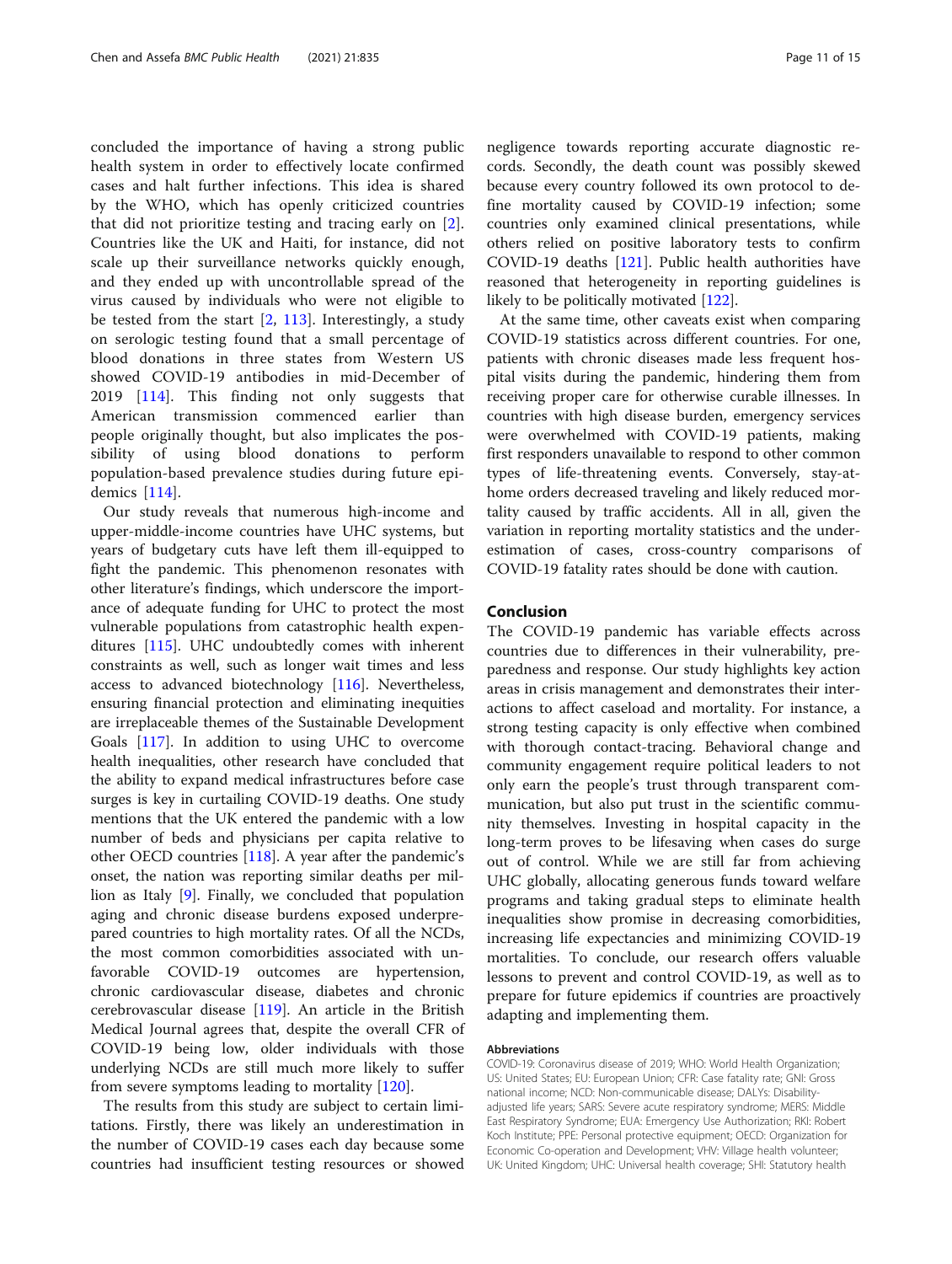<span id="page-11-0"></span>insurance; PHI: Private health insurance; ICU: Intensive care unit; NHI: National Health Insurance; SUS: Sistema Único de Saúde; SSN: Servizio Sanitario Nazionale

#### Acknowledgements

None.

#### Authors' contributions

Y.A. conceptualized the design of this report. Y.C. performed data collection and literature search. Y.C. and Y.A. collaborated on data interpretation. Y.C. was responsible for synthesizing secondary data, drafting the manuscript and making revisions. Y.A. provided comments on the manuscript drafts. All authors have read and approved the final version for publication.

#### Funding

None.

#### Availability of data and materials

The datasets supporting the analyses of this study are publicly available on the Our World in Data website (<https://ourworldindata.org/coronavirus-data>) and the World Bank website ([https://data.worldbank.org/indicator/NY.GDP.](https://data.worldbank.org/indicator/NY.GDP.PCAP.CD) [PCAP.CD](https://data.worldbank.org/indicator/NY.GDP.PCAP.CD)). The qualitative secondary data used to support the study's findings are publicly available and cited in the References.

#### **Declarations**

Ethics approval and consent to participate Not applicable.

#### Consent for publication

Not applicable.

#### Competing interests

The authors declare no competing interests.

#### Received: 23 February 2021 Accepted: 20 April 2021 Published online: 01 May 2021

#### References

- 1. Zhu N, Zhang D, Wang W, Li X, Yang B, Song J, et al. A novel coronavirus from patients with pneumonia in China, 2019. N Engl J Med 2020;382(8): 727–33.
- 2. Yoo JY, Dutra SVO, Fanfan D, Sniffen S, Wang H, Siddiqui J, et al. Comparative analysis of COVID-19 guidelines from six countries: a qualitative study on the US, China, South Korea, the UK, Brazil, and Haiti. BMC Public Health. 2020;20(1):1853. [https://doi.org/10.1186/s12889-020-](https://doi.org/10.1186/s12889-020-09924-7) [09924-7](https://doi.org/10.1186/s12889-020-09924-7).
- 3. World Health Organization. COVID-19 weekly epidemiological update, 6 April 2021. Geneva: World Health Organization; 2021.
- 4. Lal A, Erondu NA, Heymann DL, Gitahi G, Yates R. Fragmented health systems in COVID-19: rectifying the misalignment between global health security and universal health coverage. Lancet. 2021;397(10268):61–7.
- 5. Christidis P, Christodoulou A. The predictive capacity of air travel patterns during the global spread of the COVID-19 pandemic: risk, uncertainty and randomness. Int J Environ Res Public Health. 2020;17(10):3356.
- 6. McMahon DE, Peters GA, Ivers LC, Freeman EE. Global resource shortages during COVID-19: Bad news for low-income countries. Plos Negl Trop Dis. 2020;14(7):e0008412. [https://doi.org/10.1371/journal.pntd.0008412.](https://doi.org/10.1371/journal.pntd.0008412)
- The World Bank. GNI per capita, Atlas method (current US\$) 2020. Available from: [https://data.worldbank.org/indicator/NY.GNP.PCAP.CD.](https://data.worldbank.org/indicator/NY.GNP.PCAP.CD) Accessed 23 Feb 2021
- Serajuddin U, Hamadeh N. New World Bank country classifications by income level: 2020–20212020. Available from: [https://blogs.worldbank.org/](https://blogs.worldbank.org/opendata/new-world-bank-country-classifications-income-level-2020-2021#:~:text=The%20World%20Bank%20assigns%20the,i.e.%202019%20in20this20case) [opendata/new-world-bank-country-classifications-income-level-2020-2021](https://blogs.worldbank.org/opendata/new-world-bank-country-classifications-income-level-2020-2021#:~:text=The%20World%20Bank%20assigns%20the,i.e.%202019%20in20this20case) [#:~:text=The%20World%20Bank%20assigns%20the,i.e.%202019%20in20this2](https://blogs.worldbank.org/opendata/new-world-bank-country-classifications-income-level-2020-2021#:~:text=The%20World%20Bank%20assigns%20the,i.e.%202019%20in20this20case) [0case](https://blogs.worldbank.org/opendata/new-world-bank-country-classifications-income-level-2020-2021#:~:text=The%20World%20Bank%20assigns%20the,i.e.%202019%20in20this20case)). Accessed 14 Apr 2021
- 9. Ritchie H, Ortiz-Ospina E, Beltekian D, Mathieu E, Hasell J, Macdonald B, et al. Coronavirus Pandemic (COVID-19)2021. Available from: [https://](https://ourworldindata.org/coronavirus) [ourworldindata.org/coronavirus](https://ourworldindata.org/coronavirus). Accessed 1 Apr 2021
- 10. Roser M, Ritchie H. Burden of Disease2016. Available from: [https://](https://ourworldindata.org/burden-of-disease) [ourworldindata.org/burden-of-disease.](https://ourworldindata.org/burden-of-disease) Accessed 1 Apr 2021
- 11. Zhang S, Wang Z, Chang R, Wang H, Xu C, Yu X, et al. COVID-19 containment: China provides important lessons for global response. Front Med. 2020;14(2):215–9.
- 12. Enos O. How the Chinese Government Undermined the Chinese People's Attempts to Prevent and Respond to COVID-192020. Accessed 15 Apr 2021.
- 13. Mazey S, Richardson J. Lesson-Drawing from New Zealand and Covid-19: The Need for Anticipatory Policy Making. Polit Q. 2020;91(3):561–70. [https://](https://doi.org/10.1111/1467-923X.12893) [doi.org/10.1111/1467-923X.12893](https://doi.org/10.1111/1467-923X.12893).
- 14. McGuire D, Cunningham JEA, Reynolds K, Matthews-Smith G. Beating the virus: an examination of the crisis communication approach taken by New Zealand Prime Minister Jacinda Ardern during the Covid-19 pandemic. Hum Resour Dev Int. 2020;23(4):361–79. [https://doi.org/10.1080/13678868.2020.1](https://doi.org/10.1080/13678868.2020.1779543) [779543](https://doi.org/10.1080/13678868.2020.1779543).
- 15. Lowy Institute. Covid Performance Index. Sydney: Lowy Institute; 2020.
- 16. Kang H, Kwon S, Kim E. COVID-19 Health System Response Monitor: Republic of Korea. New Delhi: World Health Organization Regional Office for South-East Asia; 2020.
- 17. Patcharanaruamol W, Lekagul A, Akaleephan C, Markchang K, Phaiyarom M, Rajatanavin N, et al. COVID-19 Health System Response Monitor: Thailand. New Delhi: World Health Organization Regional Office for South-East Asia; 2020.
- 18. Park J, Chung E. Learning from past pandemic governance: Early response and Public-Private Partnerships in testing of COVID-19 in South Korea. World Dev. 2021;137:105198. [https://doi.org/10.1016/j.worlddev.2020.105198.](https://doi.org/10.1016/j.worlddev.2020.105198)
- 19. Crayne MP, Medeiros KE. Making sense of crisis: Charismatic, ideological, and pragmatic leadership in response to COVID-19. Am Psychol. 2020. [https://doi.org/10.1037/amp0000715.](https://doi.org/10.1037/amp0000715)
- 20. Patrick AO. Australia has almost eliminated the coronavirus by putting faith in science. The Washington Post. 2020. Available from: [https://www.wa](https://www.washingtonpost.com/world/asia_pacific/australia-coronavirus-cases-melbourne-lockdown/2020/11/05/96c198b2-1cb7-11eb-ad53-4c1fda49907d_story.html) [shingtonpost.com/world/asia\\_pacific/australia-coronavirus-cases-melbourne](https://www.washingtonpost.com/world/asia_pacific/australia-coronavirus-cases-melbourne-lockdown/2020/11/05/96c198b2-1cb7-11eb-ad53-4c1fda49907d_story.html)[lockdown/2020/11/05/96c198b2-1cb7-11eb-ad53-4c1fda49907d\\_story.html.](https://www.washingtonpost.com/world/asia_pacific/australia-coronavirus-cases-melbourne-lockdown/2020/11/05/96c198b2-1cb7-11eb-ad53-4c1fda49907d_story.html) Accessed 27 Jan 2021
- 21. Child J, Dillon R, Erasmus E, Johnson J. Collaboration in crisis: Reflecting on Australia's COVID-19 response. McKinsey & Company. 2020. Available from: [https://www.mckinsey.com/industries/public-and-social-sector/our-insights/](https://www.mckinsey.com/industries/public-and-social-sector/our-insights/collaboration-in-crisis-reflecting-on-australias-covid-19-response) [collaboration-in-crisis-reflecting-on-australias-covid-19-response#](https://www.mckinsey.com/industries/public-and-social-sector/our-insights/collaboration-in-crisis-reflecting-on-australias-covid-19-response). Accessed 27 Jan 2021
- 22. Pisano GP, Sadun R, Zanini M. Lessons from Italy's response to coronavirus. Harvard Business Review [Internet]. 2020. 12 Apr 2021; 27. Available from: <https://hbr.org/2020/03/lessons-from-italys-response-to-coronavirus>.
- 23. Cooper M. The Political Economy of Pandemic Policy, COVID-19 and Climate Change. Why market fundamentalism and the Trump administration fail to protect public health and the economy. Royalton: SSRN. 2020.
- 24. Lotta G, Fernandez M, Ventura D, Rached DH, Amorim M, Barberia LG, et al. Who is responsible for Brazil's COVID-19 catastrophe? LSE Latin America and Caribbean Centre Blog. 2020. Available from: [https://blogs.lse.ac.uk/latamca](https://blogs.lse.ac.uk/latamcaribbean/2020/11/13/who-is-responsible-for-brazils-covid-19-catastrophe/) [ribbean/2020/11/13/who-is-responsible-for-brazils-covid-19-catastrophe/](https://blogs.lse.ac.uk/latamcaribbean/2020/11/13/who-is-responsible-for-brazils-covid-19-catastrophe/). Accessed 27 Jan 2021
- 25. Andreoni M. Coronavirus in Brazil: What You Need to Know. The New York Times. 2021. Available from: [https://www.nytimes.com/article/brazil-corona](https://www.nytimes.com/article/brazil-coronavirus-cases.html) [virus-cases.html](https://www.nytimes.com/article/brazil-coronavirus-cases.html). Accessed 27 Jan 2021
- 26. Zurcher A. Coronavirus response: Things the US has got right and got wrong. BBC News. 2020. Available from: [https://www.bbc.com/news/world](https://www.bbc.com/news/world-us-canada-52579200)[us-canada-52579200.](https://www.bbc.com/news/world-us-canada-52579200) Accessed 27 Jan 2021
- 27. Fitzpatrick A, Wolfson E. COVID-19 Has Killed Nearly 200,000 Americans. How Many More Lives Will Be Lost Before the U.S. Gets It Right? Time. 2020. Available from: <https://time.com/5887432/coronavirus-united-states-failure/>. Accessed 27 Jan 2021
- 28. Bernheim BD, Buchmann N, Freitas-Groff Z, Otero S. The effects of large group meetings on the spread of COVID-19: the case of Trump rallies. Stanford Inst Econ Policy Res. 2020;(1-15).
- 29. Greer SL, King EJ, da Fonseca EM, Peralta-Santos A. The comparative politics of COVID-19: The need to understand government responses. Global Public Health. 2020;15(9):1413–6. [https://doi.org/10.1080/17441692.2020.1783340.](https://doi.org/10.1080/17441692.2020.1783340)
- 30. Australian Government Department of Health. Australian Health Sector Emergency Response Plan for Novel Coronavirus (COVID-19)2020. Available from: [https://www.health.gov.au/sites/default/files/documents/2020/02/a](https://www.health.gov.au/sites/default/files/documents/2020/02/australian-health-sector-emergency-response-plan-for-novel-coronavirus-covid-19_2.pdf) [ustralian-health-sector-emergency-response-plan-for-novel-coronavirus](https://www.health.gov.au/sites/default/files/documents/2020/02/australian-health-sector-emergency-response-plan-for-novel-coronavirus-covid-19_2.pdf)[covid-19\\_2.pdf.](https://www.health.gov.au/sites/default/files/documents/2020/02/australian-health-sector-emergency-response-plan-for-novel-coronavirus-covid-19_2.pdf) Accessed 27 Jan 2021
- 31. Wieler L, Rexroth U, Gottschalk R. Emerging COVID-19 success story: Germany's strong enabling environment. Our World in Data [Internet]. 2020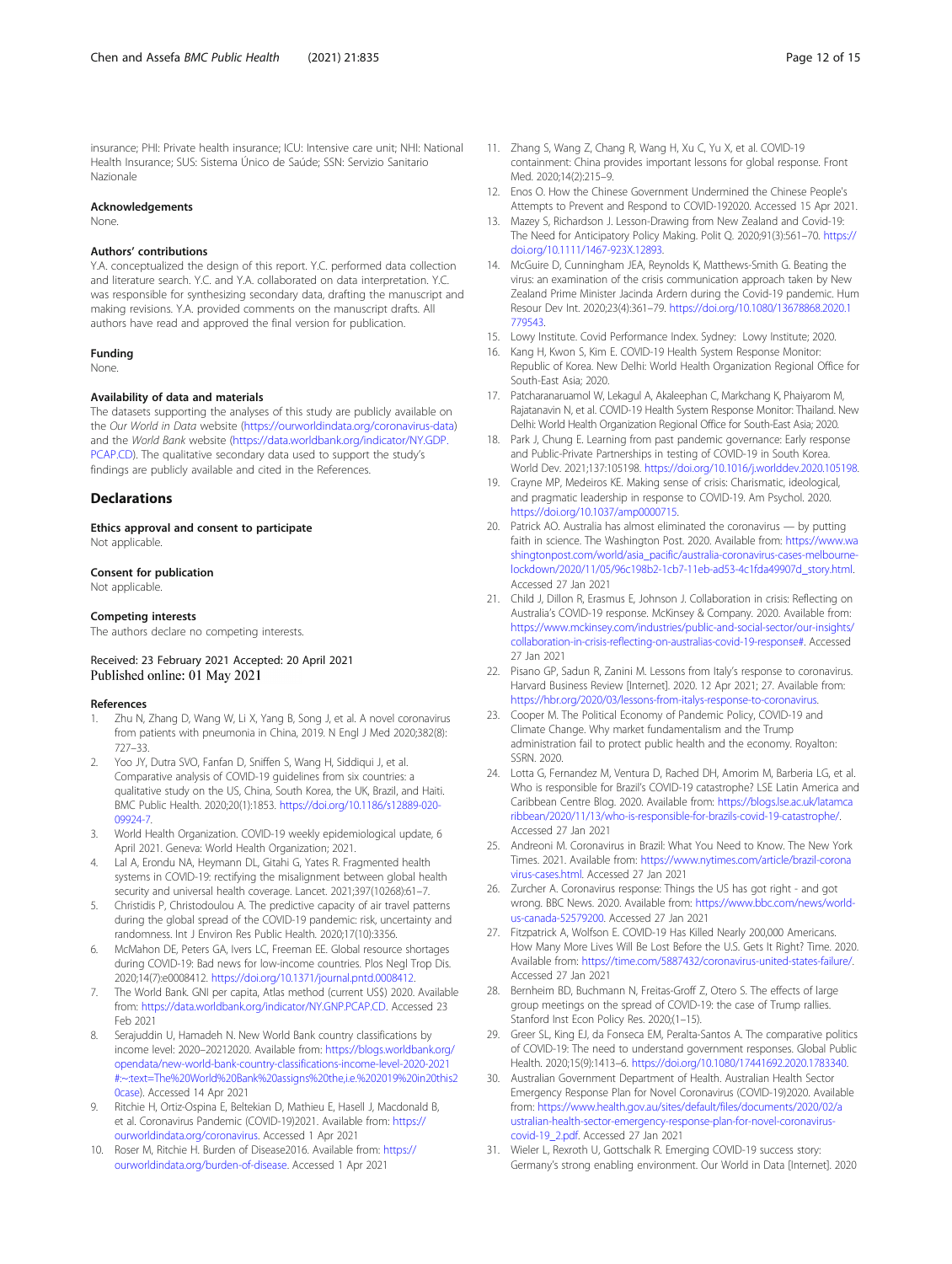<span id="page-12-0"></span>27 Jan 2021. Available from: [https://ourworldindata.org/covid-exemplar](https://ourworldindata.org/covid-exemplar-germany)[germany.](https://ourworldindata.org/covid-exemplar-germany)

- 32. Charité Universitätsmedizin Berlin. Two Grimme Awards for Prof. Drosten's coronavirus podcast2020. Available from: [https://www.charite.de/en/resea](https://www.charite.de/en/research/themes_research/two_grimme_awards_for_prof_drostens_coronavirus_podcast/) [rch/themes\\_research/two\\_grimme\\_awards\\_for\\_prof\\_drostens\\_coronavirus\\_](https://www.charite.de/en/research/themes_research/two_grimme_awards_for_prof_drostens_coronavirus_podcast/) [podcast/.](https://www.charite.de/en/research/themes_research/two_grimme_awards_for_prof_drostens_coronavirus_podcast/) Accessed 8 Apr 2021.
- 33. Desson Z, Lambertz L, Peters JW, Falkenbach M, Kauer L. Europe's Covid-19 outliers: German, Austrian and Swiss policy responses during the early stages of the 2020 pandemic. Health Policy Technol. 2020;9(4):405–18. <https://doi.org/10.1016/j.hlpt.2020.09.003>.
- 34. NZ MoH. NZ COVID Tracer app2020. Available from: [https://www.health.](https://www.health.govt.nz/our-work/diseases-and-conditions/covid-19-novel-coronavirus/covid-19-resources-and-tools/nz-covid-tracer-app) [govt.nz/our-work/diseases-and-conditions/covid-19-novel-coronavirus/](https://www.health.govt.nz/our-work/diseases-and-conditions/covid-19-novel-coronavirus/covid-19-resources-and-tools/nz-covid-tracer-app) [covid-19-resources-and-tools/nz-covid-tracer-app](https://www.health.govt.nz/our-work/diseases-and-conditions/covid-19-novel-coronavirus/covid-19-resources-and-tools/nz-covid-tracer-app). Accessed 16 Apr 2021
- 35. Superville D, Woodward C. A disconnect between Trump and health officials on virus. Associated Press. 2020. Available from: [https://a](https://apnews.com/article/7b4368cae934785657acac1f09873505) [pnews.com/article/7b4368cae934785657acac1f09873505](https://apnews.com/article/7b4368cae934785657acac1f09873505). Accessed 27 Jan 2021
- 36. Crowley M, Thomas K, Haberman M. Ignoring expert opinion, Trump again promotes use of hydroxychloroquine. The New York Times. 2020. Available from: [https://www.nytimes.com/2020/04/05/us/politics/trump](https://www.nytimes.com/2020/04/05/us/politics/trump-hydroxychloroquine-coronavirus.html)[hydroxychloroquine-coronavirus.html](https://www.nytimes.com/2020/04/05/us/politics/trump-hydroxychloroquine-coronavirus.html). Accessed 27 Jan 2021
- 37. Ruiu ML. Mismanagement of Covid-19: lessons learned from Italy. J Risk Res. 2020;23(7–8):1007–20. <https://doi.org/10.1080/13669877.2020.1758755>.
- 38. Dyer O. Covid-19: Bolsonaro under fire as Brazil hides figures. BMJ. 2020;369: m2296.
- 39. Savarese M. Brazil's Bolsonaro rejects COVID-19 shot, calls masks taboo. Associated Press. 2020. Available from: [https://apnews.com/article/pa](https://apnews.com/article/pandemics-brazil-health-coronavirus-pandemic-latin-america-0295d39d3032aa14c6675b8b4080e8cc) [ndemics-brazil-health-coronavirus-pandemic-latin-america-0295d39d3](https://apnews.com/article/pandemics-brazil-health-coronavirus-pandemic-latin-america-0295d39d3032aa14c6675b8b4080e8cc) [032aa14c6675b8b4080e8cc.](https://apnews.com/article/pandemics-brazil-health-coronavirus-pandemic-latin-america-0295d39d3032aa14c6675b8b4080e8cc) Accessed 27 Jan 2021
- 40. Abazi V. Truth distancing? Whistleblowing as remedy to censorship during COVID-19. Eur J Risk Regulat. 2020;11(2):375–81. [https://doi.org/10.1017/err.2](https://doi.org/10.1017/err.2020.49) [020.49.](https://doi.org/10.1017/err.2020.49)
- 41. Dyer C. Covid-19: doctors are warned not to go public about PPE shortages. BMJ. 2020;369:m1592.
- 42. You J. Lessons from South Korea's Covid-19 policy response. Am Rev Public Adm. 2020;50(6–7):801–8. <https://doi.org/10.1177/0275074020943708>.
- 43. Chen X. Spaces of care and resistance in China: public engagement during the COVID-19 outbreak. Eurasian Geogr Econ. 2020;61(4–5):435–47. [https://](https://doi.org/10.1080/15387216.2020.1762690) [doi.org/10.1080/15387216.2020.1762690](https://doi.org/10.1080/15387216.2020.1762690).
- 44. Burki T. China's successful control of COVID-19. Lancet Infect Dis. 2020; 20(11):1240–1. [https://doi.org/10.1016/S1473-3099\(20\)30800-8](https://doi.org/10.1016/S1473-3099(20)30800-8).
- 45. Chen Z, Cao C, Yang G. Coordinated multi-sectoral efforts needed to address the COVID-19 pandemic: lessons from China and the United States. Global Health Res Policy. 2020;5(1). <https://doi.org/10.1186/s41256-020-00150-7>.
- 46. Klapdor M. COVID-19 Economic response—social security measures part 2: \$750 lump sum payments. Parliament of Australia; 2020.
- 47. Roy EA. Jacinda Ardern and ministers take pay cut in solidarity with those hit by Covid-192020. Available from: [https://www.theguardian.com/world/2](https://www.theguardian.com/world/2020/apr/15/jacinda-ardern-and-ministers-take-20-pay-cut-in-solidarity-with-those-hit-by-covid-19) [020/apr/15/jacinda-ardern-and-ministers-take-20-pay-cut-in-solidarity-with](https://www.theguardian.com/world/2020/apr/15/jacinda-ardern-and-ministers-take-20-pay-cut-in-solidarity-with-those-hit-by-covid-19)[those-hit-by-covid-19](https://www.theguardian.com/world/2020/apr/15/jacinda-ardern-and-ministers-take-20-pay-cut-in-solidarity-with-those-hit-by-covid-19). Accessed 13 Apr 2021
- 48. Stats NZ. Border restrictions impact visitor arrivals. Wellington: Statistics New Zealand; 2020.
- 49. New Zealand Treasury. COVID-19 economic response measures. Wellington: New Zealand Treasury; 2020.
- 50. MacGillis A. How Germany Saved Its Workforce From Unemployment While Spending Less Per Person Than the U.S. ProRepublica. 2020. Available from: [https://www.propublica.org/article/how-germany-saved-its-workforce-from](https://www.propublica.org/article/how-germany-saved-its-workforce-from-unemployment-while-spending-less-per-person-than-the-u-s)[unemployment-while-spending-less-per-person-than-the-u-s.](https://www.propublica.org/article/how-germany-saved-its-workforce-from-unemployment-while-spending-less-per-person-than-the-u-s) Accessed 17 Feb 2021
- 51. Farr C. Germany's coronavirus response is a master class in science communication. CNBC. 2020. Available from: [https://www.cnbc.com/2020/](https://www.cnbc.com/2020/07/21/germanys-coronavirus-response-masterful-science-communication.html) [07/21/germanys-coronavirus-response-masterful-science-communication.](https://www.cnbc.com/2020/07/21/germanys-coronavirus-response-masterful-science-communication.html) [html.](https://www.cnbc.com/2020/07/21/germanys-coronavirus-response-masterful-science-communication.html) Accessed 27 Jan 2021
- 52. Morris L, Glucroft W. Prospect of a coronavirus vaccine unites anti-vaxxers, conspiracy theorists and hippie moms in Germany. The Washington Post. 2020. Available from: [https://www.washingtonpost.com/world/europe/](https://www.washingtonpost.com/world/europe/coronavirus-vaccine-anti-vaxx-germany/2020/07/02/da7efc7e-acba-11ea-a43b-be9f6494a87d_story.html) [coronavirus-vaccine-anti-vaxx-germany/2020/07/02/da7efc7e-acba-11ea-a43](https://www.washingtonpost.com/world/europe/coronavirus-vaccine-anti-vaxx-germany/2020/07/02/da7efc7e-acba-11ea-a43b-be9f6494a87d_story.html) [b-be9f6494a87d\\_story.html](https://www.washingtonpost.com/world/europe/coronavirus-vaccine-anti-vaxx-germany/2020/07/02/da7efc7e-acba-11ea-a43b-be9f6494a87d_story.html). Accessed 17 Feb 2021
- 53. Gollust SE, Nagler RH, Fowler EF. The emergence of COVID-19 in the US: a public health and political communication crisis. J Health Polit Policy Law. 2020;45(6):967–81. <https://doi.org/10.1215/03616878-8641506>.
- 54. Nierenberg A, Pasick A. Schools Briefing: Coronavirus Dorms and Super Spreaders. The New York Times. 2020. Available from: [https://www.nytimes.com/2020/09/09/](https://www.nytimes.com/2020/09/09/us/schools-reopening-coronavirus.html) [us/schools-reopening-coronavirus.html](https://www.nytimes.com/2020/09/09/us/schools-reopening-coronavirus.html). Accessed 17 Feb 2021
- 55. Falk G, Carter JA, Nicchitta IA, Nyhof EC, Romero PD. Unemployment Rates During the COVID-19 Pandemic: In Brief. Congressional Research Service; 2021.
- 56. Snell K. What's Inside The Senate's \$2 Trillion Coronavirus Aid Package. National Public Radio. 2020. Available from: [https://www.npr.org/2020/03/2](https://www.npr.org/2020/03/26/821457551/whats-inside-the-senate-s-2-trillion-coronavirus-aid-package) [6/821457551/whats-inside-the-senate-s-2-trillion-coronavirus-aid-package](https://www.npr.org/2020/03/26/821457551/whats-inside-the-senate-s-2-trillion-coronavirus-aid-package). Accessed 17 Feb 2021
- 57. Ribeiro G. Brazil coronavirus mortality rate drops, but data is misleading. The Brazilian Report. 2020. Available from: [https://brazilian.report/coronavirus-bra](https://brazilian.report/coronavirus-brazil-live-blog/2020/07/06/brazil-coronavirus-mortality-rate-drops-deaths-data-is-misleading/) [zil-live-blog/2020/07/06/brazil-coronavirus-mortality-rate-drops-deaths-data](https://brazilian.report/coronavirus-brazil-live-blog/2020/07/06/brazil-coronavirus-mortality-rate-drops-deaths-data-is-misleading/)[is-misleading/](https://brazilian.report/coronavirus-brazil-live-blog/2020/07/06/brazil-coronavirus-mortality-rate-drops-deaths-data-is-misleading/). Accessed 18 Feb 2021
- 58. Rosati A. Brazil Is a Virus Mess But Its Economy Is Outperforming. Bloomberg News. 2020. Available from: [https://www.bloomberg.com/](https://www.bloomberg.com/news/articles/2020-08-13/brazil-latin-america-s-covid-hotbed-leads-its-economic-rebound) [news/articles/2020-08-13/brazil-latin-america-s-covid-hotbed-leads-its](https://www.bloomberg.com/news/articles/2020-08-13/brazil-latin-america-s-covid-hotbed-leads-its-economic-rebound)[economic-rebound.](https://www.bloomberg.com/news/articles/2020-08-13/brazil-latin-america-s-covid-hotbed-leads-its-economic-rebound) Accessed 18 Feb 2021
- 59. Aluttis C, den Broucke SV, Chiotan C, Costongs C, Michelsen K, Brand H. Public health and health promotion capacity at national and regional level: a review of conceptual frameworks. J Public Health Res. 2014;3(1):199.
- 60. Watson I, Jeong S. South Korea pioneers coronavirus drive-through testing station. CNN. 2020. Available from: [https://edition.cnn.com/2020/03/02/asia/coronavirus](https://edition.cnn.com/2020/03/02/asia/coronavirus-drive-through-south-korea-hnk-intl/index.html)[drive-through-south-korea-hnk-intl/index.html](https://edition.cnn.com/2020/03/02/asia/coronavirus-drive-through-south-korea-hnk-intl/index.html). Accessed 31 Jan 2021
- 61. Charité and the DZIF. Researchers develop first diagnostic test for novel coronavirus in China. 2020. Available from: [https://www.charite.de/en/](https://www.charite.de/en/service/press_reports/artikel/detail/researchers_develop_first_diagnostic_test_for_novel_coronavirus_in_china/) [service/press\\_reports/artikel/detail/researchers\\_develop\\_first\\_diagnostic\\_](https://www.charite.de/en/service/press_reports/artikel/detail/researchers_develop_first_diagnostic_test_for_novel_coronavirus_in_china/) [test\\_for\\_novel\\_coronavirus\\_in\\_china/](https://www.charite.de/en/service/press_reports/artikel/detail/researchers_develop_first_diagnostic_test_for_novel_coronavirus_in_china/). Accessed 31 Jan 2021
- 62. Ratcliffe R. How have Thailand and Cambodia kept Covid cases so low? The Guardian. 2020. Available from: [https://www.theguardian.com/world/2020/](https://www.theguardian.com/world/2020/dec/16/thailand-cambodia-covid-19-cases-deaths-low) [dec/16/thailand-cambodia-covid-19-cases-deaths-low](https://www.theguardian.com/world/2020/dec/16/thailand-cambodia-covid-19-cases-deaths-low). Accessed 28 Jan 2021
- 63. Narkvichien M. Thailand's 1 million village health volunteers "unsung heroes" - are helping guard communities nationwide from COVID-19. Nonthaburi: World Health Organization; 2020.
- 64. Baker M, Kvalsvig A, Wilson N. 100 days without COVID-19: how New Zealand got rid of a virus that keeps spreading across the world. 2020. Available from: [https://theconversation.com/100-days-without-covid-19](https://theconversation.com/100-days-without-covid-19-how-new-zealand-got-rid-of-a-virus-that-keeps-spreading-across-the-world-143672) [how-new-zealand-got-rid-of-a-virus-that-keeps-spreading-across-the](https://theconversation.com/100-days-without-covid-19-how-new-zealand-got-rid-of-a-virus-that-keeps-spreading-across-the-world-143672)[world-143672.](https://theconversation.com/100-days-without-covid-19-how-new-zealand-got-rid-of-a-virus-that-keeps-spreading-across-the-world-143672) Accessed 16 Apr 2021
- 65. Kamradt-Scott A. Australia's coronavirus testing rates are some of the best in the world – compare our stats using this interactive. The Conversation. 2020. Available from: [https://theconversation.com/australias-coronavirus](https://theconversation.com/australias-coronavirus-testing-rates-are-some-of-the-best-in-the-world-compare-our-stats-using-this-interactive-142289)[testing-rates-are-some-of-the-best-in-the-world-compare-our-stats-using](https://theconversation.com/australias-coronavirus-testing-rates-are-some-of-the-best-in-the-world-compare-our-stats-using-this-interactive-142289)[this-interactive-142289.](https://theconversation.com/australias-coronavirus-testing-rates-are-some-of-the-best-in-the-world-compare-our-stats-using-this-interactive-142289) Accessed 31 Jan 2021
- 66. Budget 2020–21. COVID-19 Response: Supporting Australians through the crisis. Economic Recovery Plan for Australia. 2020. Available from: [https://](https://budget.gov.au/2020-21/content/covid-19.htm#:~:text=The%20Government%20is%20committing%20an,billion%20in%20health%20response%20measures) [budget.gov.au/2020-21/content/covid-19.htm#:~:text=The%2](https://budget.gov.au/2020-21/content/covid-19.htm#:~:text=The%20Government%20is%20committing%20an,billion%20in%20health%20response%20measures) [0Government%20is%20committing%20an,billion%20in%20health%2](https://budget.gov.au/2020-21/content/covid-19.htm#:~:text=The%20Government%20is%20committing%20an,billion%20in%20health%20response%20measures) [0response%20measures](https://budget.gov.au/2020-21/content/covid-19.htm#:~:text=The%20Government%20is%20committing%20an,billion%20in%20health%20response%20measures). Accessed 30 Jan 2021
- 67. Doherty B, Davey M, Evershed N. Australia must dramatically expand its coronavirus testing regime, leading virologist says. The Guardian. 2020. Available from: [https://www.theguardian.com/world/2020/mar/17/australia](https://www.theguardian.com/world/2020/mar/17/australia-must-dramatically-expand-its-coronavirus-testing-regime-leading-virologist-says)[must-dramatically-expand-its-coronavirus-testing-regime-leading-virologist](https://www.theguardian.com/world/2020/mar/17/australia-must-dramatically-expand-its-coronavirus-testing-regime-leading-virologist-says)[says](https://www.theguardian.com/world/2020/mar/17/australia-must-dramatically-expand-its-coronavirus-testing-regime-leading-virologist-says). Accessed 30 Jan 2021
- 68. BBC News. Covid-19: China's Qingdao to test nine million in five days. 2020. Available from: <https://www.bbc.com/news/world-asia-54504785>. Accessed 15 Apr 2021
- 69. Boccia S, Ricciardi W, Ioannidis JPA. What Other Countries Can Learn From Italy During the COVID-19 Pandemic. JAMA Intern Med. 2020;180(7):927–8. <https://doi.org/10.1001/jamainternmed.2020.1447>.
- 70. Crisanti A, Cassone A. In one Italian town, we showed mass testing could eradicate the coronavirus. 2020. 13 Apr 2021. Available from: [https://www.](https://www.theguardian.com/commentisfree/2020/mar/20/eradicated-coronavirus-mass-testing-covid-19-italy-vo) [theguardian.com/commentisfree/2020/mar/20/eradicated-coronavirus-mass](https://www.theguardian.com/commentisfree/2020/mar/20/eradicated-coronavirus-mass-testing-covid-19-italy-vo)[testing-covid-19-italy-vo](https://www.theguardian.com/commentisfree/2020/mar/20/eradicated-coronavirus-mass-testing-covid-19-italy-vo).
- 71. Cohen J. The United States badly bungled coronavirus testing—but things may soon improve. 2020. 8 Feb 2021; 10. Available from: [https://www.](https://www.sciencemag.org/news/2020/02/united-states-badly-bungled-coronavirus-testing-things-may-soon-improve) [sciencemag.org/news/2020/02/united-states-badly-bungled-coronavirus](https://www.sciencemag.org/news/2020/02/united-states-badly-bungled-coronavirus-testing-things-may-soon-improve)[testing-things-may-soon-improve.](https://www.sciencemag.org/news/2020/02/united-states-badly-bungled-coronavirus-testing-things-may-soon-improve)
- 72. Tikkanen R, Abrams MK. U.S. Health Care from a Global Perspective, 2019: Higher Spending, Worse Outcomes? 2020. 31 Jan 2021. Available from: [https://www.commonwealthfund.org/publications/issue-briefs/2020/jan/us](https://www.commonwealthfund.org/publications/issue-briefs/2020/jan/us-health-care-global-perspective-2019)[health-care-global-perspective-2019.](https://www.commonwealthfund.org/publications/issue-briefs/2020/jan/us-health-care-global-perspective-2019)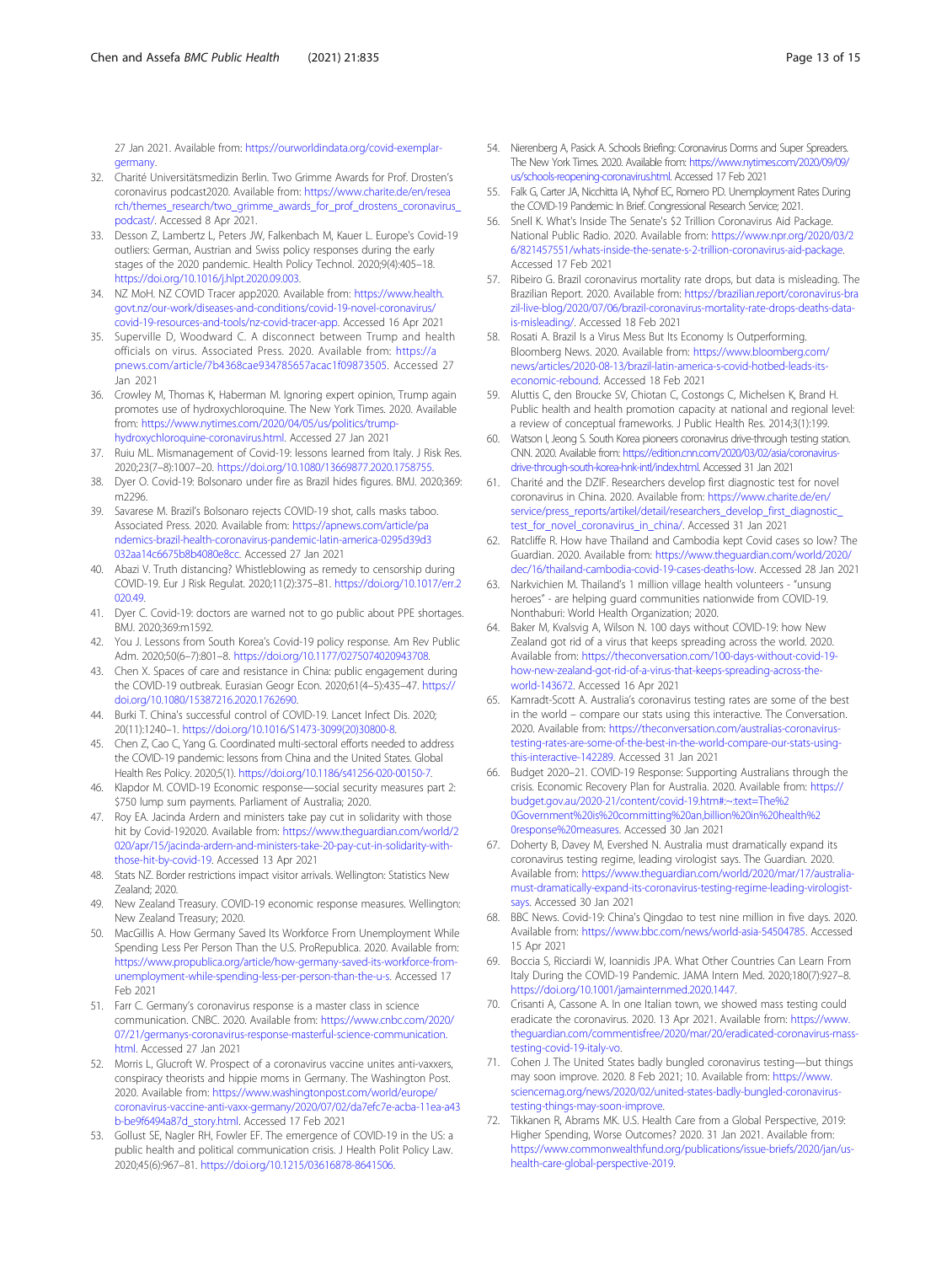- <span id="page-13-0"></span>73. Tate N. Will December's COVID-19 Crush Overwhelm Hospitals? WebMD Health News. 2020. Available from: [https://www.webmd.com/lung/news/20201208/will](https://www.webmd.com/lung/news/20201208/will-decembers-covid-19-crush-overwhelm-hospitals)[decembers-covid-19-crush-overwhelm-hospitals.](https://www.webmd.com/lung/news/20201208/will-decembers-covid-19-crush-overwhelm-hospitals) Accessed 31 Jan 2021
- 74. Toueg G. Brazil had worst pandemic response: study. Anadolu Agency. 2021. Available from: [https://www.aa.com.tr/en/americas/brazil-had-worst-pa](https://www.aa.com.tr/en/americas/brazil-had-worst-pandemic-response-study/2127796) [ndemic-response-study/2127796.](https://www.aa.com.tr/en/americas/brazil-had-worst-pandemic-response-study/2127796) Accessed 2 Feb 2021
- 75. Thornton J. Covid-19: Lack of testing in Brazil is a "major failure," says MSF. BMJ. 2020;370:m2659.
- 76. GAdAL F, BLS P. Os desafios do financiamento do enfrentamento à COVID-19 no SUS dentro do pacto federativo. Revista de Administração Pública. 2020;54(4):595–613. [https://doi.org/10.1590/0034-761220200290.](https://doi.org/10.1590/0034-761220200290)
- 77. Yu H. Universal health insurance coverage for 1.3 billion people: What accounts for China's success? Health Policy. 2015;119(9):1145–52. [https://doi.](https://doi.org/10.1016/j.healthpol.2015.07.008) [org/10.1016/j.healthpol.2015.07.008.](https://doi.org/10.1016/j.healthpol.2015.07.008)
- 78. Ke M, Zhang Y. How China pays for its COVID-19 medical bills. 2020. Available from: [https://www.weforum.org/agenda/2020/12/how-china-pays](https://www.weforum.org/agenda/2020/12/how-china-pays-for-its-covid-19-medical-bills/)[for-its-covid-19-medical-bills/.](https://www.weforum.org/agenda/2020/12/how-china-pays-for-its-covid-19-medical-bills/) Accessed 15 Apr 2021
- 79. Welcome Center Germany. Health Insurance In Germany Private and Public Insurance Options in 20212020. Available from: [https://welcome](https://welcome-center-germany.com/health-insurance-in-germany-private-and-public-options/)[center-germany.com/health-insurance-in-germany-private-and-public](https://welcome-center-germany.com/health-insurance-in-germany-private-and-public-options/)[options/.](https://welcome-center-germany.com/health-insurance-in-germany-private-and-public-options/) Accessed 3 Feb 2021
- 80. Australian Institute of Health and Welfare. Australia's Health 2018 2018. Available from: [https://www.aihw.gov.au/getmedia/7c42913d-295f-4bc9-](https://www.aihw.gov.au/getmedia/7c42913d-295f-4bc9-9c24-4e44eff4a04a/aihw-aus-221.pdf.aspx?inline=true) [9c24-4e44eff4a04a/aihw-aus-221.pdf.aspx?inline=true.](https://www.aihw.gov.au/getmedia/7c42913d-295f-4bc9-9c24-4e44eff4a04a/aihw-aus-221.pdf.aspx?inline=true) Accessed 4 Feb 2021
- 81. Tikkanen R, Osborn R, Mossialos E, Djordjevic A, Wharton GA. International Health Care System Profiles: New Zealand 2020. Available from: [https://](https://www.commonwealthfund.org/international-health-policy-center/countries/new-zealand#:~:text=New%20Zealand%20has%20achieved%20universal,General%20taxes%20finance%20most%20services) [www.commonwealthfund.org/international-health-policy-center/countries/](https://www.commonwealthfund.org/international-health-policy-center/countries/new-zealand#:~:text=New%20Zealand%20has%20achieved%20universal,General%20taxes%20finance%20most%20services) [new-zealand#:~:text=New%20Zealand%20has%20achieved%20universa](https://www.commonwealthfund.org/international-health-policy-center/countries/new-zealand#:~:text=New%20Zealand%20has%20achieved%20universal,General%20taxes%20finance%20most%20services) [l,General%20taxes%20finance%20most%20services](https://www.commonwealthfund.org/international-health-policy-center/countries/new-zealand#:~:text=New%20Zealand%20has%20achieved%20universal,General%20taxes%20finance%20most%20services). Accessed 15 Apr 2021
- 82. Cousins S. New zealand eliminates covid-19. Lancet. 2020;395(10235):1474. [https://doi.org/10.1016/S0140-6736\(20\)31097-7.](https://doi.org/10.1016/S0140-6736(20)31097-7)
- 83. Ministry of Health NZ. COVID-19: Questions and answers 2020. Available from: [https://www.health.govt.nz/our-work/diseases-and-conditions/covid-1](https://www.health.govt.nz/our-work/diseases-and-conditions/covid-19-novel-coronavirus/covid-19-health-advice-public/about-covid-19/covid-19-questions-and-answers#eligibility) [9-novel-coronavirus/covid-19-health-advice-public/about-covid-19/covid-19](https://www.health.govt.nz/our-work/diseases-and-conditions/covid-19-novel-coronavirus/covid-19-health-advice-public/about-covid-19/covid-19-questions-and-answers#eligibility) [questions-and-answers#eligibility](https://www.health.govt.nz/our-work/diseases-and-conditions/covid-19-novel-coronavirus/covid-19-health-advice-public/about-covid-19/covid-19-questions-and-answers#eligibility). Accessed 15 Apr 2021
- 84. Rhee JC, Done N, Anderson GF. Considering long-term care insurance for middle-income countries: comparing South Korea with Japan and Germany. Health Policy. 2015;119(10):1319–29. [https://doi.org/10.1016/j.healthpol.2015.](https://doi.org/10.1016/j.healthpol.2015.06.001) [06.001.](https://doi.org/10.1016/j.healthpol.2015.06.001)
- 85. WHO. Brazil's march towards universal coverage 2010. Available from: [https://www.](https://www.who.int/bulletin/volumes/88/9/10-020910/en/) [who.int/bulletin/volumes/88/9/10-020910/en/](https://www.who.int/bulletin/volumes/88/9/10-020910/en/). Accessed 5 Feb 2021
- 86. Silva RNAe, Russo G, Matijasevich A, Scheffer M. Covid-19 in Brazil has exposed socio-economic inequalities and underfunding of its public health system. 2020. vailable from: [https://blogs.bmj.com/bmj/2020/06/19/covid-1](https://blogs.bmj.com/bmj/2020/06/19/covid-19-in-brazil-has-exposed-deeply-rooted-socio-economic-inequalities-and-chronic-underfunding-of-its-public-health-system/) [9-in-brazil-has-exposed-deeply-rooted-socio-economic-inequalities-and](https://blogs.bmj.com/bmj/2020/06/19/covid-19-in-brazil-has-exposed-deeply-rooted-socio-economic-inequalities-and-chronic-underfunding-of-its-public-health-system/)[chronic-underfunding-of-its-public-health-system/.](https://blogs.bmj.com/bmj/2020/06/19/covid-19-in-brazil-has-exposed-deeply-rooted-socio-economic-inequalities-and-chronic-underfunding-of-its-public-health-system/) Accessed 5 Feb 2021.
- 87. Armocida B, Formenti B, Palestra F, Ussai S, Missoni E. COVID-19: Universal health coverage now more than ever. J Glob Health. 2020;10(1):010350.
- 88. Prante FJ, Bramucci A, Truger A. Decades of tight fiscal policy have left the health care system in Italy ill-prepared to fight the COVID-19 outbreak. Intereconomics. 2020;55(3):147–52. <https://doi.org/10.1007/s10272-020-0886-0>.
- 89. Tikkanen R, Osborn R, Mossialos E, Djordjevic A, Wharton GA. International Health Care System Profiles: Italy. 2020. Available from: [https://www.](https://www.commonwealthfund.org/international-health-policy-center/countries/italy#reducing-disparities) [commonwealthfund.org/international-health-policy-center/countries/ita](https://www.commonwealthfund.org/international-health-policy-center/countries/italy#reducing-disparities) [ly#reducing-disparities](https://www.commonwealthfund.org/international-health-policy-center/countries/italy#reducing-disparities). Accessed 11 Apr 2021
- 90. Keisler-Starkey K, Bunch LN. Health Insurance Coverage in the United States: 2019. Washington, DC: U.S. Census Bureau; 2020.
- 91. Peterson CL, Burton R. US health care spending: comparison with other OECD countries. Ithaca: Cornell University ILR School 2007.
- 92. Department for Professional Employees. The US Health Care System: An International Perspective. Washington, D.C.: Department for Professional Employees; 2016.
- 93. Abelson R. Why people are still avoiding the doctor (it's not the virus). The New York Times. 2020. Available from: [https://www.nytimes.com/2020/06/1](https://www.nytimes.com/2020/06/16/health/coronavirus-insurance-healthcare.html) [6/health/coronavirus-insurance-healthcare.html.](https://www.nytimes.com/2020/06/16/health/coronavirus-insurance-healthcare.html) Accessed 5 Feb 2021
- 94. Fronstin P, Woodbury SA. How Many Americans Have Lost Jobs with Employer Health Coverage During the Pandemic? Washington, DC: The Commonwealth Fund; 2020.
- 95. WHO. Maintaining essential health services: operational guidance for the COVID-19 context: interim guidance, 1 June 2020. Geneva: World Health Organization; 2020.
- 96. Australian Government Department of Health. Government response to the COVID-19 outbreak 2020. Available from: [https://www.health.gov.au/news/](https://www.health.gov.au/news/health-alerts/novel-coronavirus-2019-ncov-health-alert/government-response-to-the-covid-19-outbreak) [health-alerts/novel-coronavirus-2019-ncov-health-alert/government](https://www.health.gov.au/news/health-alerts/novel-coronavirus-2019-ncov-health-alert/government-response-to-the-covid-19-outbreak)[response-to-the-covid-19-outbreak](https://www.health.gov.au/news/health-alerts/novel-coronavirus-2019-ncov-health-alert/government-response-to-the-covid-19-outbreak). Accessed 2 Feb 2021
- 97. Hopkins JS. Mail-Order Drug Delivery Rises During Coronavirus Lockdowns. The Wall Street J. 2020. Available from: [https://www.wsj.com/articles/mail](https://www.wsj.com/articles/mail-order-drug-delivery-rises-during-coronavirus-lockdowns-11589281203)[order-drug-delivery-rises-during-coronavirus-lockdowns-11589281203.](https://www.wsj.com/articles/mail-order-drug-delivery-rises-during-coronavirus-lockdowns-11589281203) Accessed 2 Feb 2021
- 98. Wu Z, McGoogan JM. Characteristics of and Important Lessons From the Coronavirus Disease 2019 (COVID-19) Outbreak in China: Summary of a Report of 72 314 Cases From the Chinese Center for Disease Control and Prevention. JAMA. 2020;323(13):1239–42. [https://doi.org/10.1001/jama.2020.2648.](https://doi.org/10.1001/jama.2020.2648)
- 99. Zhu W, Wang Y, Xiao K, Zhang H, Tian Y, Clifford SP, et al. Establishing and managing a temporary coronavirus disease 2019 specialty hospital in Wuhan, China. Anesthesiology. 2020;32(6):1339–45.
- 100. OECD. Hospital beds and discharge rates. Paris: OECD ILibrary; 2019
- 101. Hallam M. Coronavirus: Treating European patients in Germany. DW News. 2020. Available from: [https://www.dw.com/en/coronavirus-treating-europea](https://www.dw.com/en/coronavirus-treating-european-patients-in-germany/a-52943695) [n-patients-in-germany/a-52943695.](https://www.dw.com/en/coronavirus-treating-european-patients-in-germany/a-52943695) Accessed 1 Feb 2021
- 102. Winkelmann J, Shuftan N. Transition Measures: Planning Services. COVID-19 Health System Response Monitor: Germany. 2020. Available from: [https://](https://www.covid19healthsystem.org/countries/germany/livinghit.aspx?Section=3.1%20Planning%20services&Type=Section) [www.covid19healthsystem.org/countries/germany/livinghit.aspx?Section=](https://www.covid19healthsystem.org/countries/germany/livinghit.aspx?Section=3.1%20Planning%20services&Type=Section) [3.1%20Planning%20services&Type=Section](https://www.covid19healthsystem.org/countries/germany/livinghit.aspx?Section=3.1%20Planning%20services&Type=Section). Accessed 8 Apr 2021
- 103. Medecins Sans Frontieres. COVID-19 leaves Amazonas health system saturated, overloaded and struggling 2021. Available from: [https://www.msf.](https://www.msf.org/coronavirus-covid-19-collapses-health-system-manaus-brazil) [org/coronavirus-covid-19-collapses-health-system-manaus-brazil.](https://www.msf.org/coronavirus-covid-19-collapses-health-system-manaus-brazil) Accessed 2 Feb 2021
- 104. Uchoa P. Coronavirus: What's behind Latin America's oxygen shortages? BBC News. 2021. Available from: [https://www.bbc.com/news/world-latin-a](https://www.bbc.com/news/world-latin-america-55829424) [merica-55829424](https://www.bbc.com/news/world-latin-america-55829424). Accessed 2 Feb 2021
- 105. Smith-Spark L. Health care in Brazil's Amazonas state in 'collapse' as Covid-19 infections surge. CNN. 2021. Available from: [https://edition.cnn.com/2](https://edition.cnn.com/2021/01/15/americas/brazil-manaus-coronavirus-crisis-intl/index.html) [021/01/15/americas/brazil-manaus-coronavirus-crisis-intl/index.html](https://edition.cnn.com/2021/01/15/americas/brazil-manaus-coronavirus-crisis-intl/index.html). Accessed 2 Feb 2021
- 106. Jacobs A. now the U.S. Has Lots of Ventilators, but Too Few Specialists to Operate Them. The New York Times. 2020. Available from: [https://www.](https://www.nytimes.com/2020/11/22/health/Covid-ventilators-stockpile.html) [nytimes.com/2020/11/22/health/Covid-ventilators-stockpile.html](https://www.nytimes.com/2020/11/22/health/Covid-ventilators-stockpile.html). Accessed 3 Feb 2021
- 107. Abelson R. Covid Overload: U.S. Hospitals Are Running Out of Beds for Patients. The New York Times. 2020. Available from: [https://www.nytimes.com/2020/11/27/health/](https://www.nytimes.com/2020/11/27/health/covid-hospitals-overload.html) [covid-hospitals-overload.html.](https://www.nytimes.com/2020/11/27/health/covid-hospitals-overload.html) Accessed 23 Feb 2021
- 108. Azarpazhooh MR, Morovatdar N, Avan A, Phan TG, Divani AA, Yassi N, et al. COVID-19 pandemic and burden of non-communicable diseases: an ecological study on data of 185 countries. J Stroke Cerebrovasc Dis. 2020; 29(9):105089. <https://doi.org/10.1016/j.jstrokecerebrovasdis.2020.105089>.
- 109. CDC. Older adults at greater risk of requiring hospitalization or dying if diagnosed with COVID-19. Atlanta: Centers for Disease Control and Prevention; 2020.
- 110. Roser M, Ortiz-Ospina E, Ritchie H. Life Expectancy 2013. Available from: [https://ourworldindata.org/life-expectancy.](https://ourworldindata.org/life-expectancy) Accessed 1 Apr 2021
- 111. Al Saidi AMO, Nur FA, Al-Mandhari AS, El Rabbat M, Hafeez A, Abubakar A. Decisive leadership is a necessity in the COVID-19 response. Lancet. 2020; 396(10247):295–8. [https://doi.org/10.1016/S0140-6736\(20\)31493-8](https://doi.org/10.1016/S0140-6736(20)31493-8).
- 112. Anderson RM, Heesterbeek H, Klinkenberg D, Hollingsworth TD. How will country-based mitigation measures influence the course of the COVID-19 epidemic? Lancet. 2020;395(10228):931–4. [https://doi.org/10.1016/S0140-673](https://doi.org/10.1016/S0140-6736(20)30567-5) [6\(20\)30567-5](https://doi.org/10.1016/S0140-6736(20)30567-5).
- 113. Iacobucci G. Covid-19: What is the UK's testing strategy? BMJ. 2020;368: m1222.
- 114. Basavaraju SV, Patton ME, Grimm K, Rasheed MAU, Lester S, Mills L, et al. Serologic Testing of US Blood Donations to Identify Severe Acute Respiratory Syndrome Coronavirus 2 (SARS-CoV-2)–Reactive Antibodies: December 2019–January 2020. Clin Infect Dis 2020.
- 115. Li Y, Wu Q, Xu L, Legge D, Hao Y, Gao L, et al. Factors affecting catastrophic health expenditure and impoverishment from medical expenses in China: policy implications of universal health insurance. Bull World Health Organ. 2012;90(9):664–71. [https://doi.org/10.2471/BLT.12.102178.](https://doi.org/10.2471/BLT.12.102178)
- 116. Dongarwar D, Salihu HM. COVID-19 Pandemic: Marked Global Disparities in Fatalities According to Geographic Location and Universal Health Care. Int J MCH AIDS. 2020;9(2):213–6. [https://doi.org/10.21106/ijma.389.](https://doi.org/10.21106/ijma.389)
- 117. Hogan DR, Stevens GA, Hosseinpoor AR, Boerma T. Monitoring universal health coverage within the Sustainable Development Goals: development